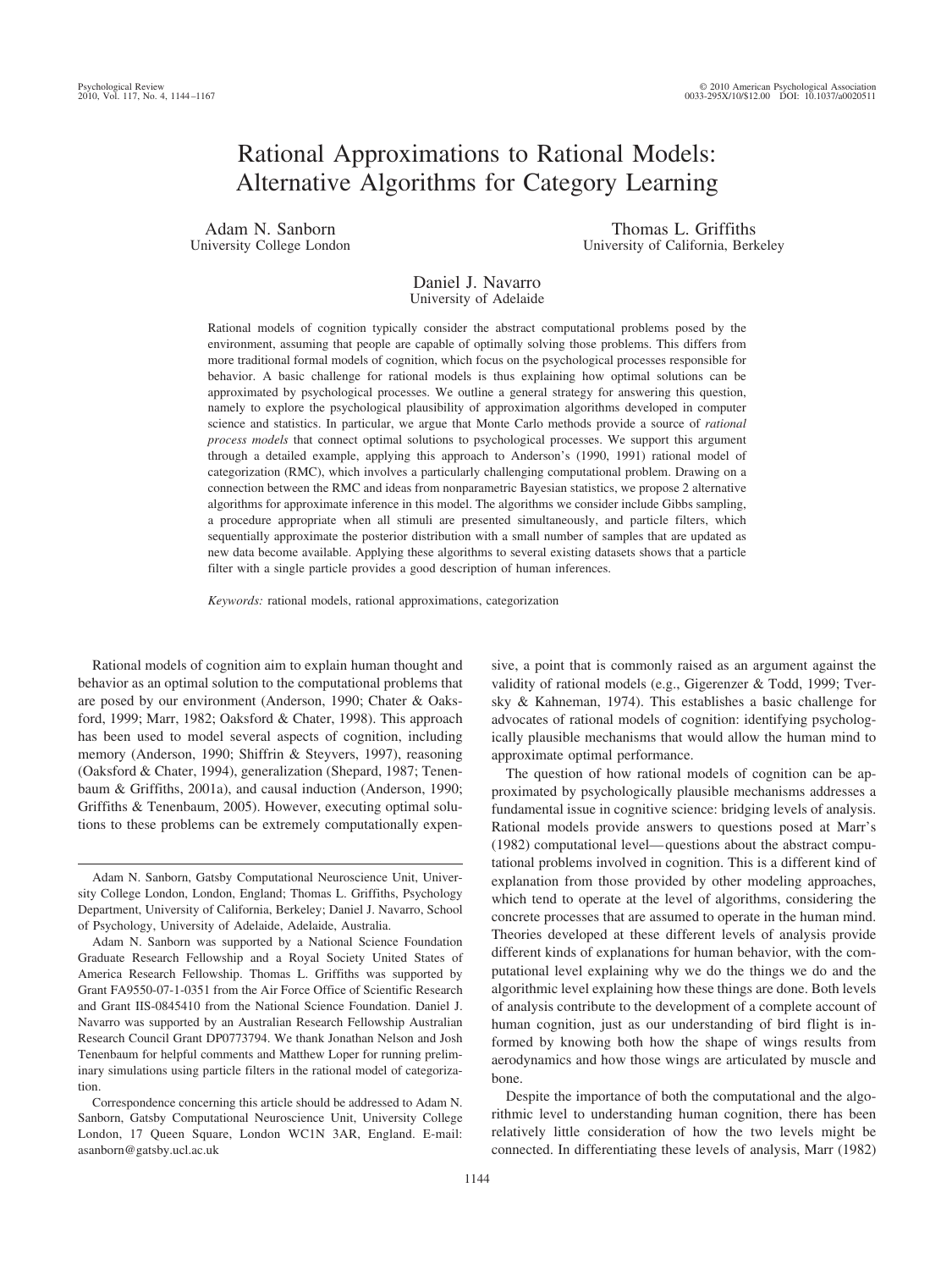clearly stated that they were not independent, with the expectation that results yielded at one level would provide constraints on theories at another. However, accounts of human cognition are typically offered at just one of these levels, offering theories of either the abstract computational problem or the psychological processes involved. Cases in which rational and process models can be explicitly connected are rare and noteworthy, such as the equivalence of exemplar and prototype models of categorization to different forms of density estimation (Ashby & Alfonso-Reese, 1995), although in recent work, researchers have begun to explore how rational models might be converted into process models (e.g., Kruschke, 2006b).

Considering the processes by which human minds might approximate optimal solutions to computational problems thus provides us with an opportunity not just to address a challenge for rational models of cognition but also to consider how one might develop a general strategy for bridging levels of analysis. In this article, we outline a strategy that is applicable to rational analyses of probabilistic inference tasks. In such tasks, the learner needs to repeatedly update a probability distribution over hypotheses as more information about those hypotheses becomes available. Due to the prevalence of such tasks, our strategy provides tools that can be used to derive rational approximations to a variety of rational models of cognition.

The key idea behind our approach is that efficient implementation of probabilistic inference is not just a problem in cognitive science—it is an issue that arises in computer science and statistics, resulting in a number of general purpose algorithms (for an introduction and examples, see Bishop, 2006; Hastie, Tibshirani, & Friedman, 2001; Mackay, 2003). These algorithms often provide asymptotic guarantees on the quality of the approximation they provide, meaning that with sufficient resources they can approximate the optimal inference to any desired level of precision. The existence of these algorithms suggests a strategy for bridging levels of analysis: starting with rational models and then considering efficient approximations to those models as candidates for psychological process models. The models inspired by these algorithms will not be rational models but instead will be process models that are closely tied to rational models and will typically come with guarantees of good performance as approximations—a kind of rational process model.

Our emphasis in this article is on one class of approximation algorithms: Monte Carlo algorithms, which approximate a probability distribution with a set of samples from that distribution. Sophisticated Monte Carlo schemes provide methods for sampling from complex probability distributions (Gilks, Richardson, & Spiegelhalter, 1996) and for recursively updating a set of samples from a distribution as more data are obtained (Doucet, de Freitas, & Gordon, 2001). These algorithms provide an answer to the question of how learners with finite memory resources might be able to maintain a distribution over a large hypothesis space. We introduce these algorithms in the general case and then provide a detailed illustration of how these algorithms can be applied to one of the first rational models of cognition: Anderson's (1990, 1991) rational model of categorization (RMC).

Our analysis of Anderson's (1990, 1991) RMC draws on a surprising connection between this model and work on density estimation in nonparametric Bayesian statistics. This connection allows us to identify two new algorithms that can be used in evaluating the predictions of the model. These two algorithms both asymptotically approximate ideal Bayesian inference and help to separate the predictions that arise from the underlying statistical model from those that are due to the inference algorithm. We evaluate these algorithms by comparing the results with the full posterior distribution and with human data. The new algorithms better approximate the posterior distribution and fit human data at least as well as the original algorithm proposed by Anderson (1990, 1991). In addition, we show that these new algorithms have greater psychological plausibility and provide better fits to data that have proved challenging to Bayesian models. These results illustrate the use of rational process models to explain how people perform probabilistic inference, provide a tool for exploring the relation between rational models and human performance, and begin to bridge the gap between computational and algorithmic levels of analysis.

The plan of the article is as follows. In the first part of the article, we describe the general approach. We begin with a discussion of the challenges associated with performing probabilistic inference, followed by a description of various Monte Carlo methods that can be used to address these challenges, leading finally to the development of the rational approximation framework. In the second part of the article, we apply the rational approximation idea to categorization problems, using Anderson's (1990, 1991) rational model. We first describe this model and use its connection to nonparametric statistics to motivate new approximate inference algorithms. We then evaluate the psychological plausibility of these algorithms at both a descriptive level and with comparisons with human performance in several categorization experiments.

#### **The Challenges of Probabilistic Inference**

The computational problems that people need to solve are often inductive problems, requiring an inference from limited data to underdetermined hypotheses. For example, when learning about a new category of objects, people need to infer the structure of the category from examples of its members. This inference is inherently inductive, since the category structure is not completely specified by the limited set of examples given to the learner; because of this, it is not possible to know exactly which structure is correct. That is, the optimal solution to problems of this kind requires the learner to make probabilistic inferences, evaluating the plausibility of different hypotheses in light of the information provided by the observed data. In the remainder of this section, we discuss two challenges that a learner attempting to implement the ideal solution faces: reasoning about hypotheses that are composed of large numbers of variables and repeatedly updating beliefs about a set of hypotheses as more information becomes available over time.

#### **Reasoning About Large Numbers of Variables**

One of the most fundamental challenges in performing probabilistic inference concerns the situation in which the number of hypotheses is very large. This is typically encountered when each hypothesis corresponds to a statement about a number of different variables. The number of hypotheses then suffers from a combinatoric explosion. For example, in many theories of category learning, it is assumed that people assign objects to clusters. If so,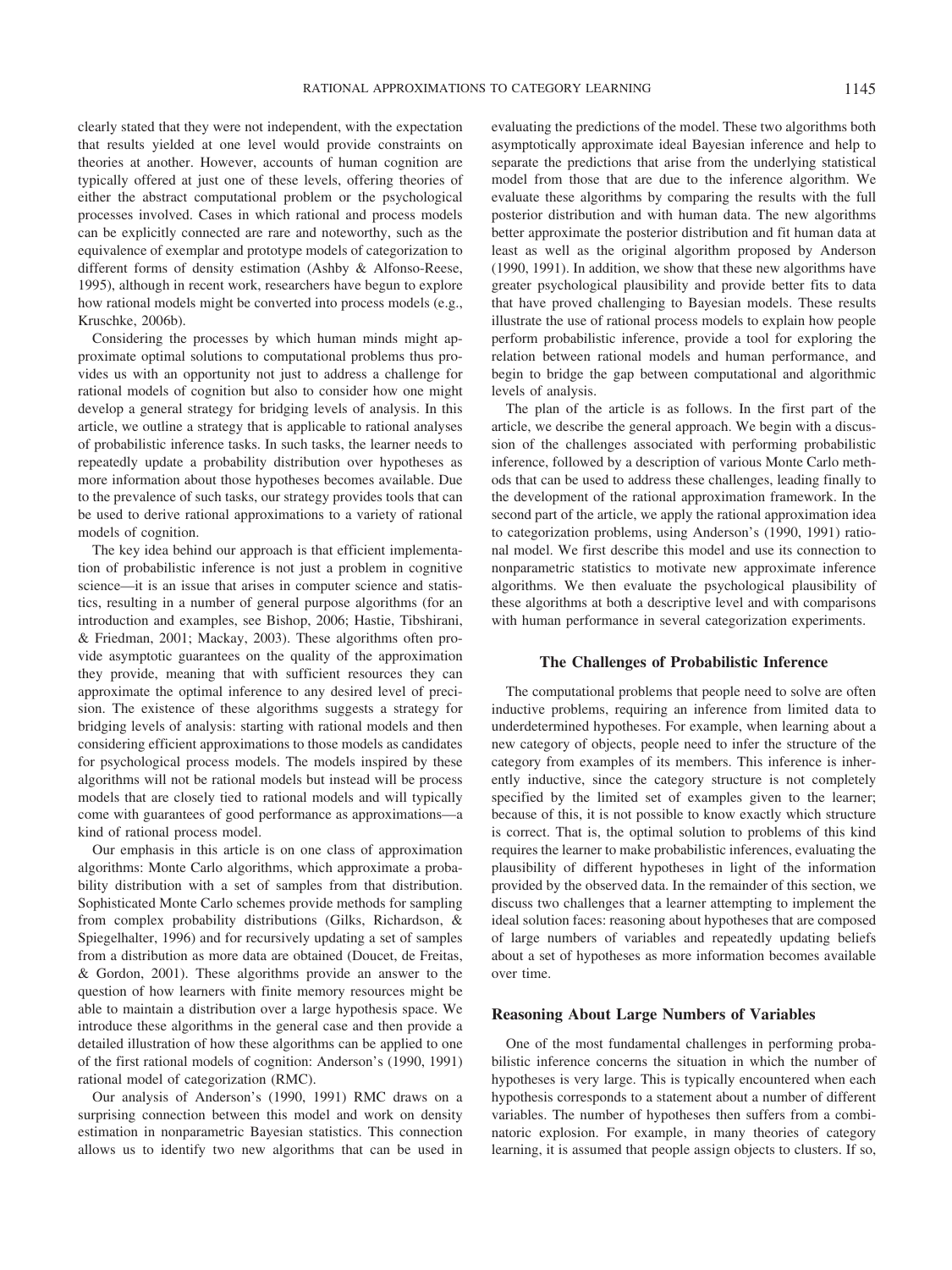then each hypothesis is composed of many assignment variables, one per object. Likewise, in causal learning, hypotheses about causal structure can often be expressed in terms of all of the individual causal relations that make up a given structure, thus requiring multiple variables. Reasoning about hypotheses comprising large numbers of variables poses a particular challenge because of the combinatorial nature of the hypothesis space: the number of hypotheses to be considered can increase exponentially in the number of relevant variables. The number of possible clusterings of *n* objects, for example, is given by the *n*th Bell number, with the first 10 values being 1, 2, 5, 15, 52, 203, 877, 4,140, 21,147, and 115,975. In such cases, brute force enumeration of all hypotheses will be extremely computationally expensive and scale badly with the number of variables under consideration.

#### **Updating Beliefs Over Time**

When making probabilistic inferences, people rarely have all the information they need to definitively evaluate a hypothesis. As a result, when a learner observes a piece of data and uses this to form beliefs, he or she generally remains somewhat uncertain about which hypothesis is really the correct one. When a new piece of information arrives, this distribution needs to be updated to the new beliefs. The consequence is that an ideal learner needs to constantly update a probability distribution over hypotheses as more data are observed.

Updating beliefs over time is computationally challenging because it requires the learner to draw inferences every time new information becomes available. Unless the learner uses methods that allow the efficient updating of his or her beliefs, he or she would be required to perform the entire inference from scratch every time new information arrives. The cost of probabilistic inference is thus multiplied by the number of observations that have to be processed. As one would expect, this becomes particularly expensive with large hypothesis spaces, such as the combinatorial spaces that result from having hypotheses expressed over large numbers of random variables. Making probabilistic inference computationally tractable thus requires developing strategies for efficiently updating a probability distribution over hypotheses as new data are observed.

#### **Algorithms to Address the Challenges**

Some of the challenges of probabilistic inference can be addressed by approximating optimal solutions with algorithms based on the Monte Carlo principle. This principle is one of the most basic ideas in statistical computing: rather than performing computations using a probability distribution, we perform those computations using a set of samples from that distribution. The resulting approximation becomes increasingly accurate as the number of samples grows and the relative costs of computing time and errors in approximation can be used to determine how many samples should be generated. This principle forms the foundation of an entire class of approximation algorithms (Motwani & Raghavan, 1996). Monte Carlo methods provide a way to efficiently approximate probabilistic inference. However, generating samples from posterior distributions is typically not straightforward: generating samples from a distribution requires knowing the form that distribution takes, which is a large part of the challenge of probabilistic

inference in the first place. Consequently, sophisticated algorithms need to be used in order to generate samples. Here, we introduce two such algorithms at an intuitive level: Gibbs sampling and particle filters. A parallel mathematical development of the general algorithms is given in the Appendix and toy examples of these algorithms applied to categorization and a discussion of their psychological plausibility are given later.

# **Gibbs Sampling**

Gibbs sampling (Geman & Geman, 1984) is a very commonly used Monte Carlo method for sampling from probability distributions. This algorithm is initialized with a particular set of values for each variable, often with random values. Gibbs sampling works on the principle of sampling a single random variable at each step. One random variable is selected, and the value of this variable is sampled, conditioned on the values of all of the other random variables and the data. The process is repeated for each variable; each is sampled, conditioned on the values of all of the other variables and the data. Intuitively, Gibbs sampling corresponds to the process of inspecting one's beliefs about each random variable conditioned on one's beliefs about all of the other random variables and the data. Reflecting on each variable in turn provides the opportunity for changes to propagate through the set of random variables. A complete run through sampling all of the random variables is an iteration, and the algorithm is usually engaged for many iterations.

Though the algorithm will eventually sample from the desired distribution, it starts at a particular, often random, set of values. The early iterations show the algorithm converging on the desired distribution but are not yet samples from this distribution. These iterations are known as the burn-in and are thrown away. An additional difficulty is that iterations following the burn-in iterations often show strong dependency from one iteration to the next. These iterations are then thinned, which means keeping every *n*th iteration and discarding the rest. The remaining iterations after burn-in and thinning are used as samples from the desired distribution. This process provides a way to generate samples from probability distributions defined over large numbers of variables without ever having to enumerate the entire hypothesis space, providing a tractable way to perform probabilistic inference in these cases.

# **Particle Filters**

A second class of Monte Carlo algorithms, particle filters, are specifically designed to deal with sequential data. Particle filters are underpinned by a simpler algorithm known as importance sampling, which is used in cases in which it is hard to sample from the target distribution but easy to sample from a related distribution (known as the proposal distribution). The basic idea of importance sampling is that we generate samples from the proposal distribution and then assign those samples weights that correct for the difference from the target distribution. Samples that are more likely under the proposal than the target distribution are assigned lower weights, since they should be overrepresented in a set of draws from the proposal distribution, and samples that are more likely under the target than the proposal are assigned higher weights, increasing their influence.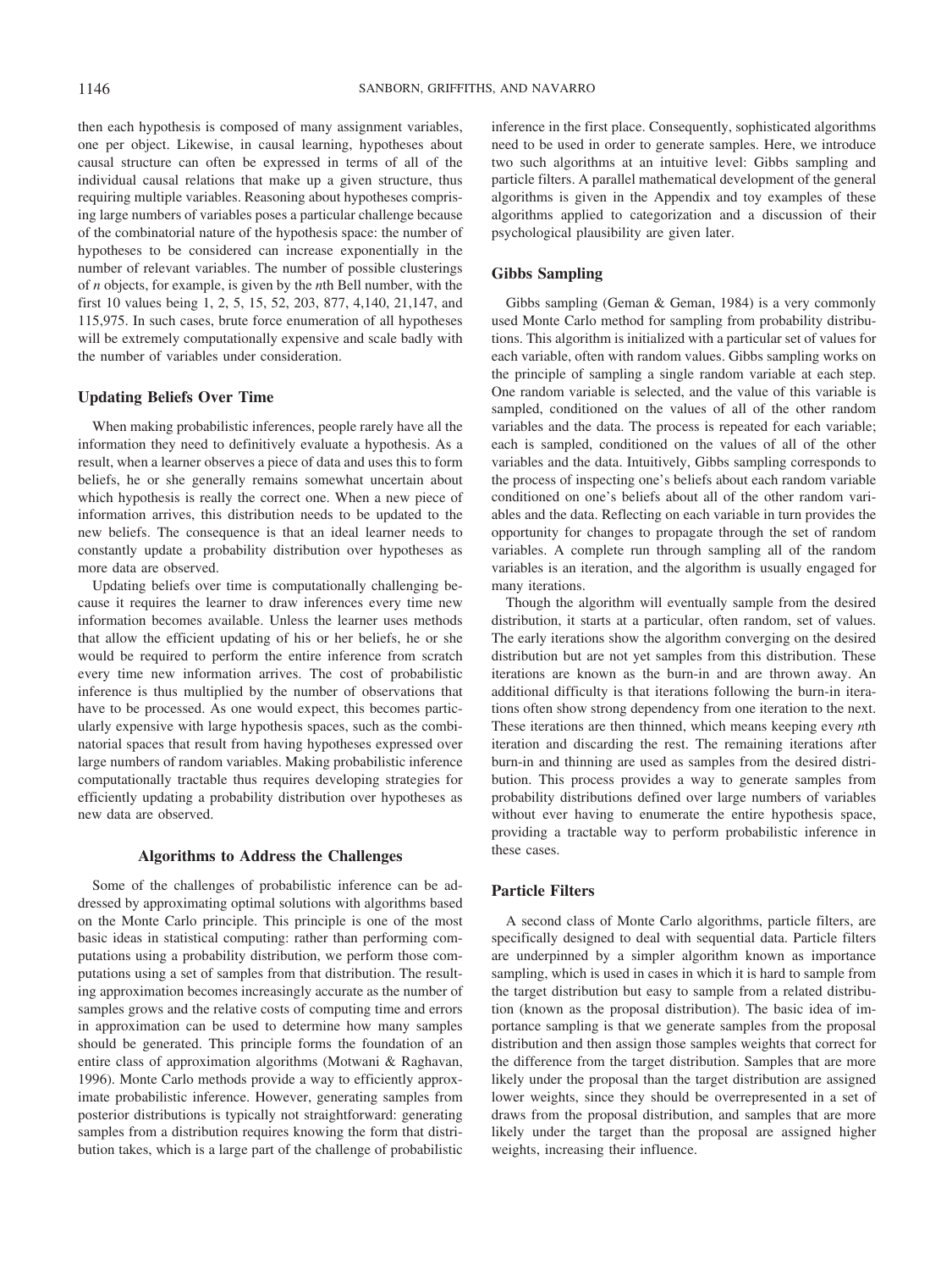Particle filters extend importance sampling to a sequence of probability distributions, typically making use of the relation between successive distributions to use samples from one distribution to generate samples from the next (for more details, see Doucet et al., 2001). The particle filter was originally developed for making inferences about variables in a dynamic environment the problem of filtering is to infer the current state of the world given a sequence of observations. However, it also provides a natural solution to the general problem of updating a probability distribution over time. Each particle is a sample from the posterior distribution on the previous trial, and these samples are updated when new data become available.

#### **Rational Approximations to Rational Models**

Monte Carlo algorithms provide efficient schemes for approximating probabilistic inference and come with the asymptotic guarantee that they can produce an arbitrarily good approximation if sufficient computational resources are available. These algorithms thus seem like good candidates for explaining how human minds could be capable of performing probabilistic inference, bridging the gap between the computational-level analyses typically associated with rational models of cognition and the algorithmic level at which psychological process models are defined. In particular, Gibbs sampling and particle filters provide solutions to the challenges posed by probabilistic inference with large numbers of variables and updating probability distributions over time.

Part of the attraction of the Monte Carlo principle as the basis for developing rational process models is that it reduces probabilistic computations to one operation: generating samples from a probability distribution. The notion that people might be capable of generating samples from internalized probability distributions has previously appeared in psychological process models of decision making (Stewart, Chater, & Brown, 2006), estimation (Fiedler & Juslin, 2006), and prediction (Mozer, Pashler, & Homaei, 2008). Indeed, the foundational premise of the highly successful sequential sampling framework (Ratcliff, 1978; P. L. Smith & Ratcliff, 2004; Vickers, 1979) is that choice behavior is fundamentally reliant on people drawing and evaluating samples from probability distributions that in some cases derive from internally stored stimulus representations (Lee & Cummins, 2004; Ratcliff, 1978; Vandekerckhove, Verheyen, & Tuerlinckx, 2010). Taken together, these models provide support for the idea that the basic ingredients required for Monte Carlo simulation are already part of the psychological toolbox.

Recent research has also identified correspondences between the kind of sophisticated Monte Carlo methods discussed above and psychological process models. Shi, Feldman, and Griffiths (2008) showed that the basic computations involved in importance sampling are identical to those used in exemplar models (also see Shi, Griffiths, Feldman, & Sanborn, 2010). With exemplar models, it is assumed that people store stimuli in memory, activating them based on their similarity to new stimuli (e.g., Medin & Schaffer, 1978; Nosofsky, 1986). An importance sampler can be implemented by storing hypotheses in memory and activating them in proportion to the probability of observed data under that hypothesis. Moreover, this interpretation of exemplars as stored hypotheses links exemplar-based learning nicely to previous rational analyses of exemplar-based decisions as a form of sequential analysis (see Navarro, 2007; Nosofsky & Palmeri, 1997). That is, the importance sampling method allows people to efficiently learn and store a posterior distribution, and the sequential analysis method allows efficient decisions to be made on the basis of this stored representation. This thus constitutes a natural, psychologically plausible scheme for approximating some probabilistic computations.

Several recent article have also examined the possibility that particle filters might be relevant to understanding how people can update probability distributions over time. This idea was first raised by Sanborn, Griffiths, and Navarro (2006), and particle filters have subsequently been used to explain behavioral patterns observed in several tasks. Daw and Courville (2008) argued that a particle filter with a small number of particles could explain rapid transitions seen in associative learning tasks with animals. Brown and Steyvers (2009) used particle filters to explain individual differences in a change-point detection task, where variation of the number of particles being considered captured one dimension along which participants varied. Finally, Levy, Reali, and Griffiths (2009) showed that garden path effects in sentence processing could be accounted for by using a particle filter for parsing, in which the frequency with which the parser produced no valid particles was predictive of the difficulty that people had interpreting the sentence.

Evaluating Monte Carlo algorithms as candidates for rational process models requires exploring how the predictions of rational models of cognition vary under these different approximation schemes and examining how well these predictions correspond to human behavior. In the remainder of the article, we provide a detailed investigation of the performance of different approximation algorithms for Anderson's (1990, 1991) RMC. This model is a good candidate for such an investigation because it involves an extremely challenging computational problem: evaluating a posterior distribution over all possible partitions of a set of objects into clusters. This problem is so challenging that Anderson's (1990, 1991) original presentation of the model resorted to a heuristic solution. We use a connection between this rational model and a model that is widely used in Bayesian statistics to specify a Gibbs sampler and particle filter for this model, which we evaluate against a range of empirical data.

# **The RMC**

The problem of category learning is to infer the structure of categories from a set of stimuli labeled as belonging to those categories. The knowledge acquired through this process can ultimately be used to make decisions about how to categorize new stimuli. Several rational analyses of category learning have been proposed (Anderson, 1990; Ashby & Alfonso-Reese, 1995; Nosofsky, 1998). These analyses essentially agree on the nature of the computational problem involved, casting category learning as a problem of density estimation: determining the probability distributions associated with different category labels. Viewing category learning in this way helps to clarify the assumptions behind the two main classes of psychological models: exemplar models and prototype models. With exemplar models, one assumes that a category is represented by a set of stored exemplars, and categorizing new stimuli involves comparing these stimuli with the set of exemplars in each category (e.g., Medin & Schaffer, 1978; Nosof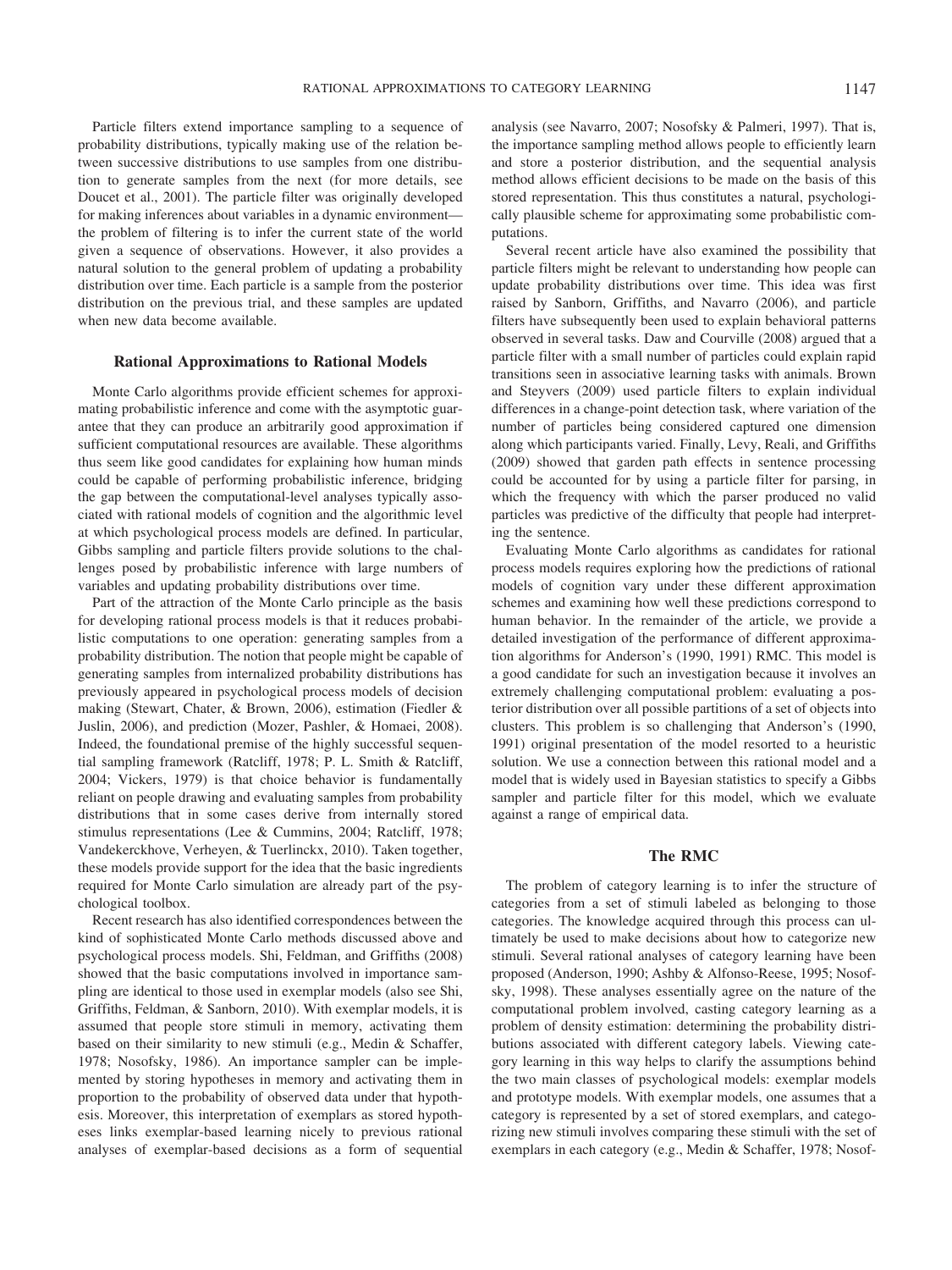sky, 1986). With prototype models, one assumes that a category is associated with a single prototype, and categorization involves comparing new stimuli with these prototypes (e.g., Reed, 1972). These approaches to category learning correspond to different strategies for density estimation used in statistics, being nonparametric and parametric density estimation (Ashby & Alfonso-Reese, 1995).

Anderson's (1990, 1991) rational analysis of categorization takes a third approach, modeling category learning as Bayesian density estimation. This approach encompasses both prototype and exemplar representations, automatically selecting the number of clusters to be used in representing a set of objects. Unfortunately, the inference for this model is extremely complex, requiring an evaluation of every possible way of partitioning exemplars into clusters, with the number of possible partitions growing exponentially with the number of exemplars. Anderson (1990, 1991) proposed an approximation algorithm in which stimuli are sequentially assigned to clusters, and assignments of stimuli are fixed once they are made. However, this algorithm does not provide any asymptotic guarantees for the quality of the resulting assignments and is extremely sensitive to the order in which stimuli are observed, a property that is not intrinsic to the underlying statistical model. As a result, evaluations of the model are tied to the particular approximation algorithm that was used.

Before we consider alternative approximation algorithms for Anderson's (1990, 1991) model, we need to provide a detailed specification of the model and the original algorithm. In this section, we first outline the Bayesian view of categorization, showing how exemplar and prototype models are special cases of the approach, and then describe the specific approach taken by Anderson (1990, 1991).

#### **Bayesian Categorization Models**

Rational models of categorization must solve the density estimation problem outlined above and use this estimate to identify the category label or some other unobserved property of an object using its observed properties (Anderson, 1990; Ashby & Alfonso-Reese, 1995; Rosseel, 2002). This prediction problem has a natural interpretation as a form of Bayesian inference, which we now outline. Suppose that the learner has previously been shown a set of two stimuli and their labels, where the two stimuli are the first two stimuli in Figure 1. We let y*<sup>i</sup>* refer to the category label given



*Figure 1.* Three example stimuli with their binary feature descriptions and order of presentation. The first feature codes for circle or square, the second feature codes for solid or empty, and the third feature codes for large or small. From "Nonparametric Bayesian Models of Categorization," by T. Griffiths, A. Sanborn, K. Canini, D. Navarro, and J. Tenenebaum, in press, *Formal Approaches in Cognition.* Copyright 2010 by Cambridge University Press. Reprinted with permission.

to the *i*th object in this list (often a nonsense syllable such as *DAX*), and the mental representation of the object is assumed to be characterized by a collection of features, denoted x*<sup>i</sup>* . So for instance, if the stimulus is the first stimulus, it could be simply described in terms of features such as "is circular," "is black," and "is large." Thus, if the learner is told, "the first stimulus is a DAX," we would describe the trial by the pair  $(x_i, y_i)$ . Across the set of two labeled objects, the information available to the learner can be thought of as a collection of statements (e.g., "the first stimulus is a DAX" and "the second stimulus is a ZUG") that can be formally characterized by the collection of stimulus representations  $\mathbf{x}_2$  =  $(x_1, x_2)$ , along with the labels given to each of these objects  $y_2 =$  $(y_1, y_2)$ . More generally we refer to these already known stimuli as the first  $N-1$  stimuli with representations  $\mathbf{x}_{N-1} = (x_1, x_2, \dots, x_n)$  $X_{N-1}$ ), and labels  $y_{N-1} = (y_1, y_2, \ldots, y_{N-1})$ .

With that in mind, the problem facing the learner can be written in the following way: on the *N*th trial in the experiment, he or she is shown a new stimulus  $x_N$  (e.g., the third stimulus in Figure 1) and asked what label it should be given. If there are *J* possible labels involved in the task, the problem is to determine whether the *N*th object should be given the *j*th label (i.e., infer that  $y_N = j$ ), on the basis of the information available,  $(x_N, x_{N-1}, y_{N-1})$ . If we apply Bayes's rule to this problem, we are able to see that

$$
P(y_N = j | x_N, \mathbf{x}_{N-1}, \mathbf{y}_{N-1})
$$

$$
= \frac{P(x_N | y_N = j, \mathbf{x}_{N-1}, \mathbf{y}_{N-1}) P(y_N = j | \mathbf{y}_{N-1})}{\sum_{y=1}^J P(x_N | y_N = y, \mathbf{x}_{N-1}, \mathbf{y}_{N-1}) P(y_N = y | \mathbf{y}_{N-1})}.
$$
 (1)

In this expression,  $P(X_N | y_N = j, X_{N-1}, Y_{N-1})$  denotes the estimated probability that an element of the *j*th category would possess the collection of features  $x_N$  observed in the novel object, and  $P(y_N = j | y_{N-1})$  is an estimate of the prior probability that a new object would belong to the *j*th category. Additionally, we have assumed that the prior probability of an object coming from a particular category is independent of the features of the previous objects. Thus, this expression makes clear that the probability that an object with features  $x_N$  should be given the label  $y_N = j$  is related both the probability of sampling an object with features  $x<sub>N</sub>$ from that category and the prior probability of choosing that category label. Category learning, then, becomes a matter of determining these probabilities—the problem known as density estimation.

One advantage to describing categorization in terms of the density estimation problem is that both exemplar models and prototype models can be described as different methods for determining the probabilities described by Equation 1. Specifically, Ashby and Alfonso-Reese (1995) observed that if the learner uses a simple form of nonparametric density estimation known as kernel density estimation (e.g., Silverman, 1986) in order to compute the probability  $P(\mathbf{x}_N | \mathbf{y}_N = j, \mathbf{x}_{N-1}, \mathbf{y}_{N-1})$ , then an exemplar model of categorization is the result. On the other hand, they note that the learner could use a form of parametric density estimation (e.g., Rice, 1995), in which the category distribution is assumed to have some known form, and the learner's goal is to estimate the unknown parameters of that distribution. If the learner uses this approach, then the result is a prototype model, with the centroid being an appropriate estimate for distributions whose parameters characterize their mean. To illustrate the point, in Figure 2, we show a prototype model on the left, in which the category distri-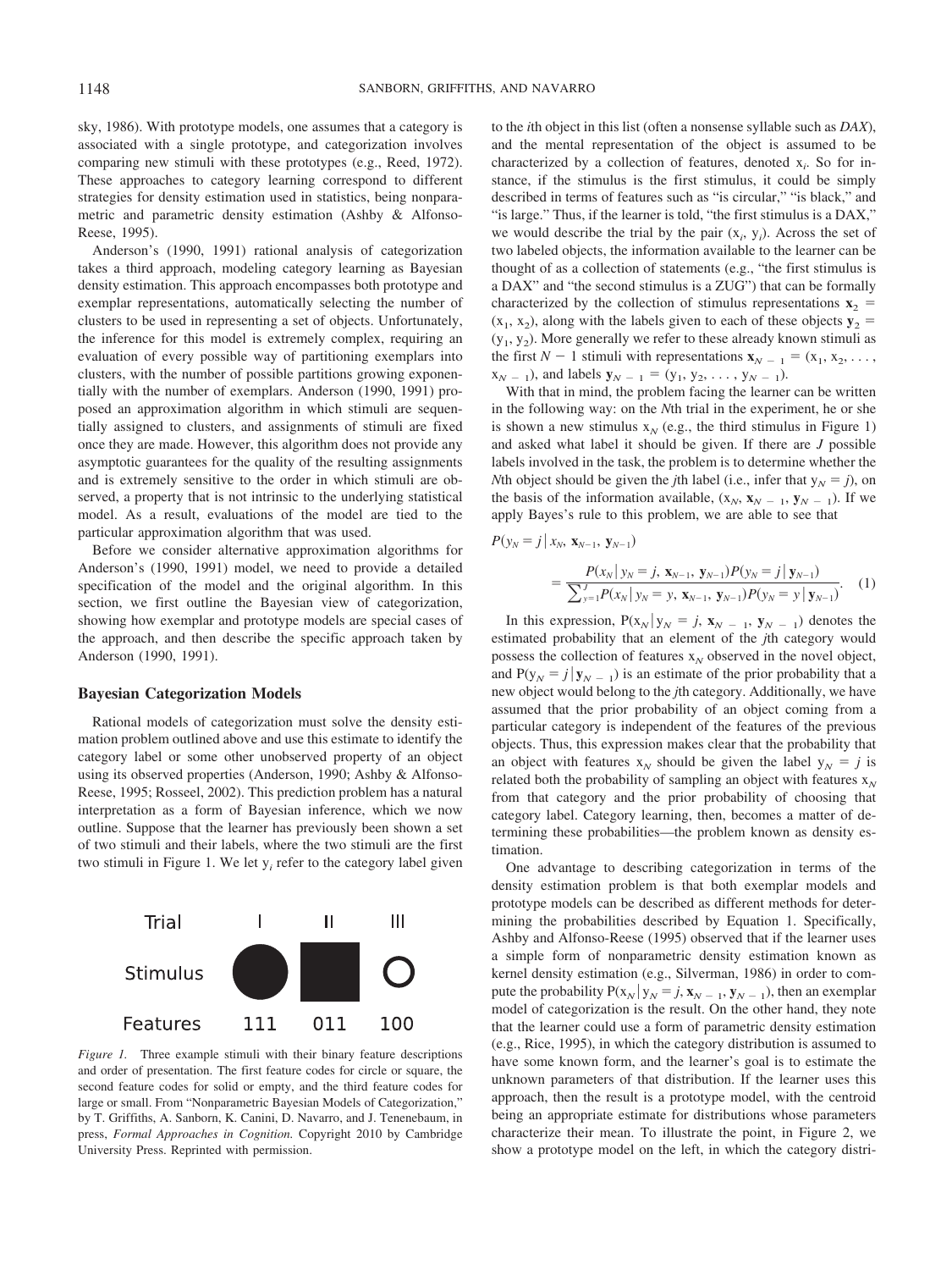

*Figure 2.* Three different approaches to estimating the category distribution  $p(x_N | y_N, x_{N-1}, y_{N-1})$ . In all three cases, the learner knows that five objects (corresponding to the marked locations  $x_1$  through  $x_5$ ) all belong to a category, and the solid line plots the probability (density) with which a new object sampled from that category would be expected to fall in each location. The left panel shows a prototype model, in which all objects are clustered together and are used to estimate the mean of this distribution (dashed line). On the right is an exemplar model, in which each object corresponds to a unique cluster, leading to a peak located over the top of each object. The intermediate case in the middle clusters Objects  $1-3$  together and Objects  $4-5$  together (i.e.,  $z = [11222]$ ), with the result that there are now two peaks in the category distribution.

bution is assumed to be normal distribution centered on the prototype, and an exemplar model on the right, in which a separate normal distribution (the kernel) is placed over each exemplar, and the resulting category distribution is a mixture model.

Having cast the problem in these terms, it is clear that exemplar and prototype models are two extremes along a continuum of possible approaches to category representation. As illustrated in the middle panel of Figure 2, the learner might choose to break the category up into several clusters of stimuli, denoted  $\mathbf{z}_{N-1}$ , where  $z_i = k$  if the *i*th stimulus is assigned to the *k*th cluster. Each such cluster is then associated with a simple parametric distribution, and the category distribution as a whole then becomes a mixture model (e.g., Rosseel, 2002; Vanpaemel & Storms, 2008). Expressed in these terms, prototype models map naturally onto the idea of a one-cluster representation, and exemplar models arise when there is a separate cluster for each object. Between lies a whole class of intermediate category representations, such as the one shown in the middle of Figure 2. In this case, the learner has divided the five objects into two clusters, and the resulting category distribution is a mixture of two normal distributions.

The appeal of this more general class of category representations is that it allows people to use prototype-like models when called for and to move to the more flexible exemplarlike models when needed. However, by proposing category representations of this form, we introduce new problems: For a set of *N* objects, how many clusters *K* are appropriate to represent the categories, and how should the cluster assignments  $z_N$  be made in light of the available data  $(\mathbf{x}_N, \mathbf{y}_N)$ ? It is to this topic that we now turn.

#### **Statistical Model**

A partial solution to this problem was given by Anderson (1990), in the form of the RMC. The RMC is somewhat different from the various mixture models described in the previous section, insofar as it treats the category labels as being equivalent to unobserved features. As a consequence, the RMC specifies a joint distribution on features and category labels rather than assuming that the distribution over category labels is estimated separately and then combined with a distribution on features for each category. This distribution is a mixture, with

$$
P(\mathbf{x}_N, \mathbf{y}_N) = \sum_{\mathbf{z}_N} P(\mathbf{x}_N, \mathbf{y}_N | \mathbf{z}_N) P(\mathbf{z}_N)
$$
(2)

where  $P(\mathbf{z}_N)$  is a distribution over possible partitions of the *N* objects into clusters. It is important that the number of clusters *K* in the partition  $\mathbf{z}_N$  is not assumed to be fixed in advance but is rather something that the learner infers from the data. The RMC provides an explicit form for this prior distribution, namely

$$
P(z_N) = \frac{(1-c)^K c^{N-K}}{\prod_{i=0}^{N-1} \left[ (1-c) + ci \right]} \prod_{k=1}^{K} (M_k - 1)!
$$
 (3)

where c is a parameter called the *coupling probability*,  $M_k$  is the number of objects assigned to cluster *k*, and *K* is the total number of clusters in **z***N*. Although this distribution appears unwieldy, it is in fact the distribution that results from sequentially assigning objects to clusters with probability

$$
P(z_i = k | \mathbf{z}_{i-1})
$$
  
= 
$$
\begin{cases} \frac{cM_k}{(1-c) + c(i-1)} & \text{if } M_k > 0 \text{ (i.e., } k \text{ is old)}\\ \frac{(1-c)}{(1-c) + c(i-1)} & \text{if } M_k = 0 \text{ (i.e., } k \text{ is new)} \end{cases}
$$
(4)

where the counts  $M_k$  are accumulated over  $z_{i-1}$ . Thus, each object can be assigned to an existing cluster with probability proportional to the number of objects already assigned to that cluster or to a new cluster with probability determined by c. Since the prior distribution is set up in a way that allows *K* to grow as more objects are encountered, the RMC allows the learner to infer the number of clusters via the usual process of Bayesian updating.

Intuitively, we can look at the prior as a rich-get-richer scheme: if a cluster already contains many objects, then it has a higher prior probability for new objects. The coupling probability is the parameter that determines the severity of this scheme. For high values of the coupling parameter, larger clusters will be favored in the prior, whereas for low values of the coupling parameter, smaller clusters will be favored. The cluster sizes that actually result depend on the likelihoods as well as the prior.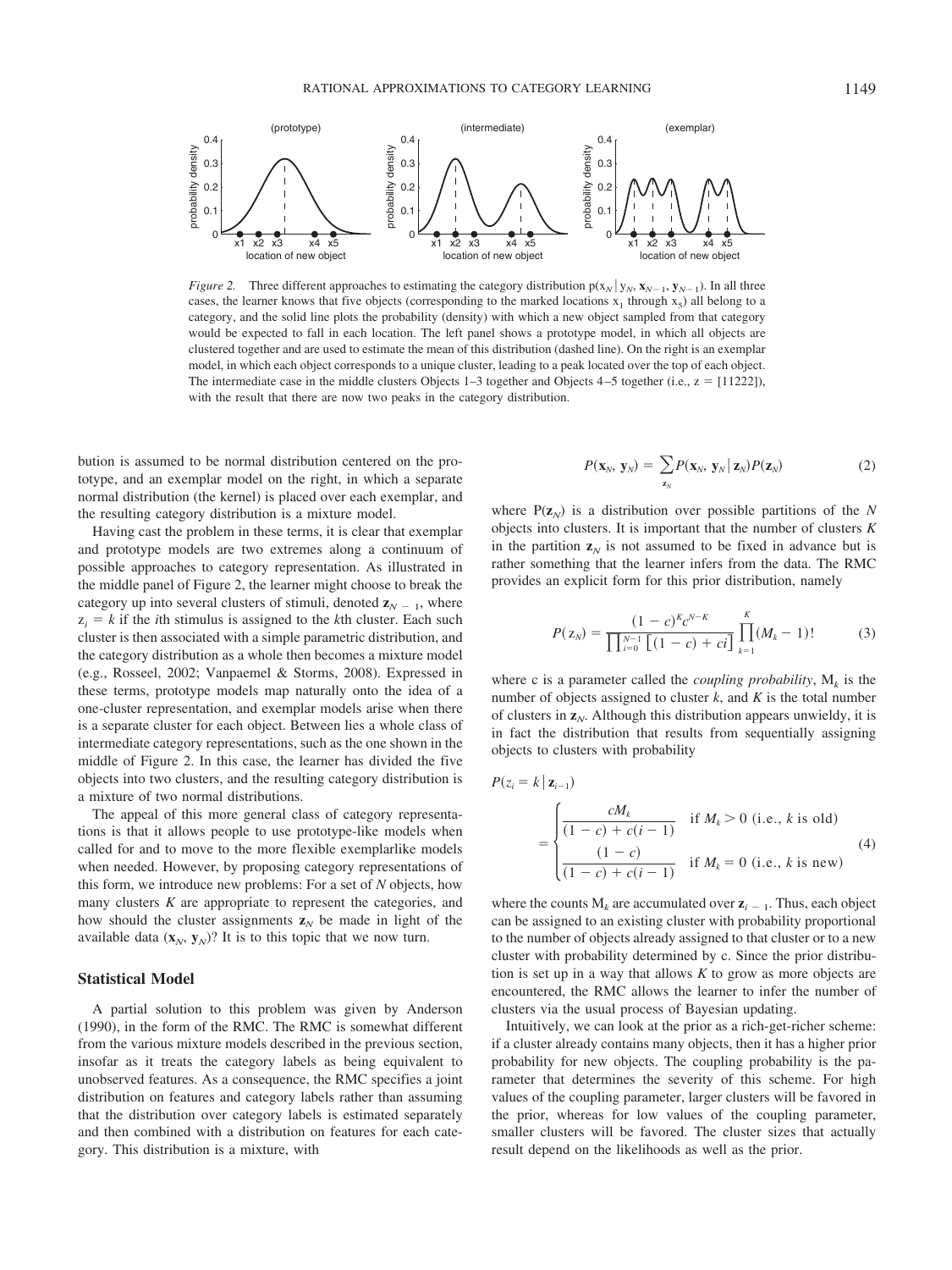# **The Local MAP Algorithm**

When considering richer representations than prototypes and exemplars, it is necessary to have a method for learning the appropriate representation from data. Use of Equation 2 to make predictions about category labels and features requires summing over all possible partitions  $\mathbf{z}_N$ . This sum rapidly becomes intractable for large *N*, since the number of partitions grows rapidly with the number of stimuli according to the Bell number introduced earlier. Consequently, an approximate inference algorithm is needed and Anderson (1990, 1991) developed a simple inference algorithm to solve this problem. We refer to this algorithm as the local MAP algorithm, as it involves assigning each stimulus to the cluster that has the highest posterior probability given the previous assignments (i.e., the maximum a posteriori or MAP cluster). The algorithm is a local implementation of the MAP because it makes an assignment for each new stimulus as it arrives, which does not necessarily result in the global MAP.

The local MAP algorithm approximates the sum in Equation 2 with just a single clustering of the *N* objects,  $\mathbf{z}_N$ . This clustering is selected by assigning each object to a cluster as it is observed. At this point, the features and labels of all stimuli, along with the cluster assignments  $z_{i-1}$  for the previous  $i-1$  stimuli are given. Thus, the posterior probability that stimulus *i* was generated from cluster *k* is

$$
P(z_i = k | \mathbf{z}_{i-1}, x_i, \mathbf{x}_{i-1}, y_i, \mathbf{y}_{i-1}) \propto
$$
  
\n
$$
P(x_i | z_i = k, \mathbf{z}_{i-1}, \mathbf{x}_{i-1}) P(y_i | z_i = k, \mathbf{z}_{i-1}, \mathbf{y}_{i-1}) P(z_i = k | \mathbf{z}_{i-1})
$$
 (5)

where  $P(z_i = k | z_{i-1})$  is given by Equation 4. Under the local MAP algorithm,  $x_i$  is assigned to the cluster  $k$  that maximizes Equation 5. Iterating this process results in a single partition of a set of *N* objects.

To illustrate the local MAP algorithm, we show in Figure 3 how it would be applied it to the simple example of sequentially presented stimuli in Figure 1. Each stimulus is parameterized by three binary features and the likelihood  $P(x_i | z_i = k, z_{i-1}, x_{i-1})P(y_i | z_i = k,$  $\mathbf{z}_{i-1}$ ,  $\mathbf{y}_{i-1}$  is calculated with binomial distributions that are independent for each feature. These binomial likelihoods are parameterized by the probability of the outcome and need a prior distribution over this probability. The standard prior for binomial likelihoods is the beta distribution (see the Appendix for details). For the toy example, we used a symmetric beta prior for the binomial likelihood, with  $\beta = 1$ . The symmetric beta distribution with  $\beta = 1$  is a simple choice because it is equivalent to the uniform distribution.

The local MAP algorithm initially assigns the first observed stimulus to its own cluster. When the second stimulus is observed, the algorithm generates each possible partition: It is assigned either to the same cluster as the first stimulus or to a new cluster. The posterior probability of each of these partitions is calculated, and the partition with the highest posterior probability is always chosen as the representation. After the third stimulus is observed, the algorithm produces all possible partitions involving the third stimulus, assuming that the clustering for the first two stimuli remains the same. Note that not all possible partitions of the three stimuli are considered because the algorithm makes an irrevocable choice



*Figure 3.* Illustration of the local MAP approximation algorithm, applied to stimuli shown in Figure 1. The local MAP begins on the left side with the initial stimulus. Every possible assignment of the new stimulus (marked by the arrow) that is consistent with the parent partition is enumerated, and the posterior probability of each is written below each partition. Not all possible paths are followed. The local MAP algorithm chooses the partition with the highest posterior probability as its representation. The final output of the algorithm, a partition of the stimuli into clusters, is circled. From "Nonparametric Bayesian Models of Categorization," by T. Griffiths, A. Sanborn, K. Canini, D. Navarro, and J. Tenenebaum, in press, *Formal Approaches in Cognition.* Copyright 2010 by Cambridge University Press. Reprinted with permission.

for the partition of the first two stimuli, and the possible partitions on later trials have to be consistent with this choice. The local MAP algorithm will always produce the same final partition for a given sequential order of the stimuli, assuming there are no ties in the posterior probability.

The local MAP algorithm approximates the complete joint distribution with only this partition. In effect, it assumes that

$$
P(\mathbf{x}_N, \mathbf{y}_N) \approx P(\mathbf{x}_N, \mathbf{y}_N | \mathbf{z}_N)
$$
 (6)

where  $\mathbf{z}_N$  is produced via the procedure outlined above. The probability that a particular object receives a particular category label would likewise be computed with a single partition.

#### **Summary**

The RMC specifies a rational model of categorization, capturing many of the ideas embodied in other models and allowing the representation to be inferred from the data. However, the model is still significantly limited because the approximate algorithm used for assigning objects to clusters in the RMC can be a poor approximation to the posterior. In particular, this makes it hard to discriminate the predictions that result from the underlying statistical model from those that are a consequence of the algorithm being used. To explore alternative approximation algorithms, we now discuss the connections between the RMC and nonparametric Bayesian statistics.

#### **Dirichlet Process Mixture Models**

One of the most interesting properties of the RMC is that it has a direct connection to a model used in nonparametric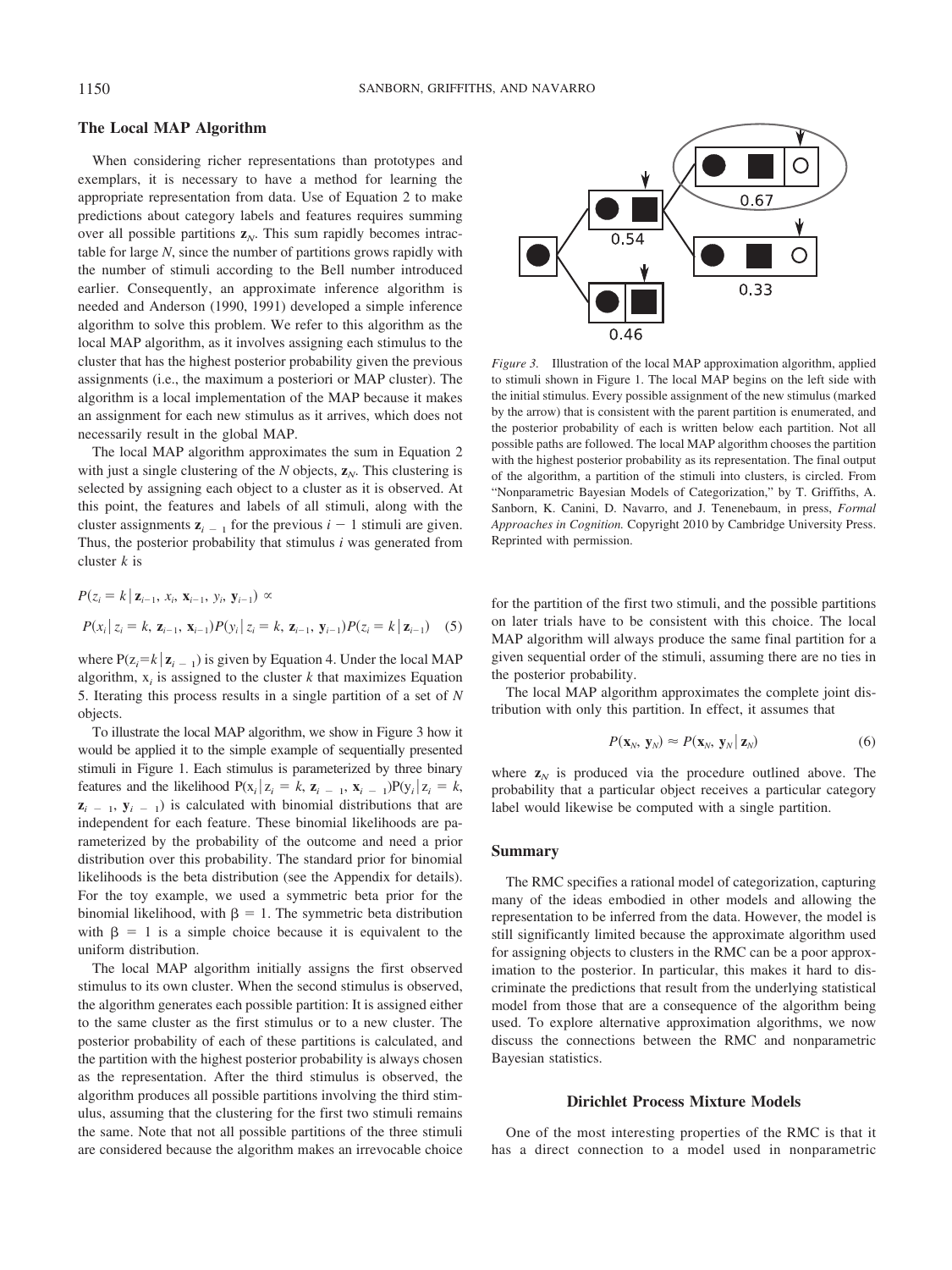Bayesian statistics (Neal, 1998). The rationale for the use of nonparametric methods is that real data are not generally sampled from some neat, finite-dimensional family of distributions, so it is best to avoid this assumption at the outset. From a Bayesian perspective, the nonparametric approach requires us to use priors that include as broad a range of densities of possible, thereby allowing us to infer very complex densities if they are warranted by data. The most commonly used method for placing broad priors over probability distributions is the *Dirichlet process* (DP; Ferguson, 1973). The distributions indexed by the DP can be expressed as countably infinite mixtures of point masses (Sethuraman, 1994), making them ideally suited to act as priors in infinite mixture models (Escobar & West, 1995; Rasmussen, 2000). When used in this fashion, the resulting model is referred to as a DP mixture model (DPMM; Antoniak, 1974; Ferguson, 1983; Neal, 1998).

Although a complete description of the DP is beyond the scope of this article (for more details, see Navarro, Griffiths, Steyvers, & Lee, 2006), what matters for our purposes is that the DP implies a distribution over partitions: Any two observations in the sample that were generated from the same mixture component may be treated as members of the same cluster, allowing us to specify priors over an unbounded number of clusters. In the case where *N* observations have been made, the prior probability that a DP will partition those observations into the clusters  $z_N$  is

$$
P(\mathbf{z}_N) = \frac{\alpha^K}{\prod_{i=0}^{N-1} [\alpha + i]} \prod_{k=1}^K (M_k - 1)!
$$
 (7)

where  $\alpha$  is the dispersion parameter of the DP. This distribution over partitions can be produced by a simple sequential stochastic process (Blackwell & MacQueen, 1973). If observations are assigned to clusters one after another and the probability that observation  $i + 1$  is assigned to cluster k is

$$
P(z_i = k | \mathbf{z}_{i-1}) = \begin{cases} \frac{M_k}{i-1 + \alpha} & \text{if } M_k > 0 \text{ (i.e., } k \text{ is old)}\\ \frac{\alpha}{i-1 + \alpha} & \text{if } M_k = 0 \text{ (i.e., } k \text{ is new)} \end{cases}
$$
(8)

we obtain Equation 7 for the probability of the resulting partition. This distribution has a number of nice properties, with one of the most important being exchangeability: The prior probability of a partition is unaffected by the order in which the observations are received (Aldous, 1985). Intuitively, exchangeability is similar to independence, but slightly weaker.

To make some of these ideas more concrete, Figure 4 presents a visual depiction of the relation between the partitioning implied by the DP, the distribution over parameters that is sampled from the DP, and the resulting mixture distribution over stimuli that results in the DPMM. The partitioning implied by the DPMM shows that items are divided into discrete clusters. Each of these clusters is given a parameter drawn from the prior distribution over parameters. A large number of parameter draws are shown in Figure 4B. Each spike is a new parameter value, and the height of the bars depends on the number of clusters that use that parameter. Finally, combining the parameter values with a continuous likelihood function, such as a Gaussian distribution, gives the mixture distribution shown in Figure 4C.

It should be apparent from our description of the prior distribution used in the DPMM that it is similar in spirit to the prior distribution underlying the RMC. In fact, the two are directly equivalent, a point that was first made in the statistics literature by Neal (1998). If we let  $\alpha = (1 - c)/c$ , Equations 3 and 7 are equivalent, as are Equations 4 and 8. Thus, the prior over cluster assignments used in the RMC is exactly the same as that used in the DPMM. Anderson (1990, 1991) thus independently discovered one of the most celebrated models in nonparametric Bayesian statistics, deriving this distribution from first principles.



*Figure 4.* The relation among (a) the clustering implied by the DP, (b) the distribution over parameters that is sampled from the DP, and (c) the mixture distribution over stimuli that results in the DPMM. The clustering assignments in (a) were produced by drawing sequentially from the stochastic process defined in Equation 8, and each cluster is associated with a parameter value  $\theta$ . The *x* stimuli are a set of undefined stimuli in which the features influence the clusters they belong to, but we are focusing on exploring the prior in this figure. After an arbitrarily large number of cluster assignments have been made, we can estimate the probability of each cluster and, hence, of the corresponding parameter value. The resulting probability distribution is shown in (b). If each value of  $\theta$  is treated as the mean of a simple normal distribution (with fixed variance) over the value of some continuous stimulus dimension, then the resulting mixture distribution drawn from the DPMM is the one illustrated in (c). Although the applications considered in this article also use stimuli that have discrete features, the notion of a mixture distribution is more intuitive in the continuous setting. From "Categorization as Nonparametric Bayesian Density Estimation," by T. Griffiths, A. Sanborn, K. Canini, and D. Navarro, 2008, *Probabalistic Mind: Prospects for Rational Models of Cognition*, p. 313. Copyright 2008 by Oxford University Press. Reprinted with permission.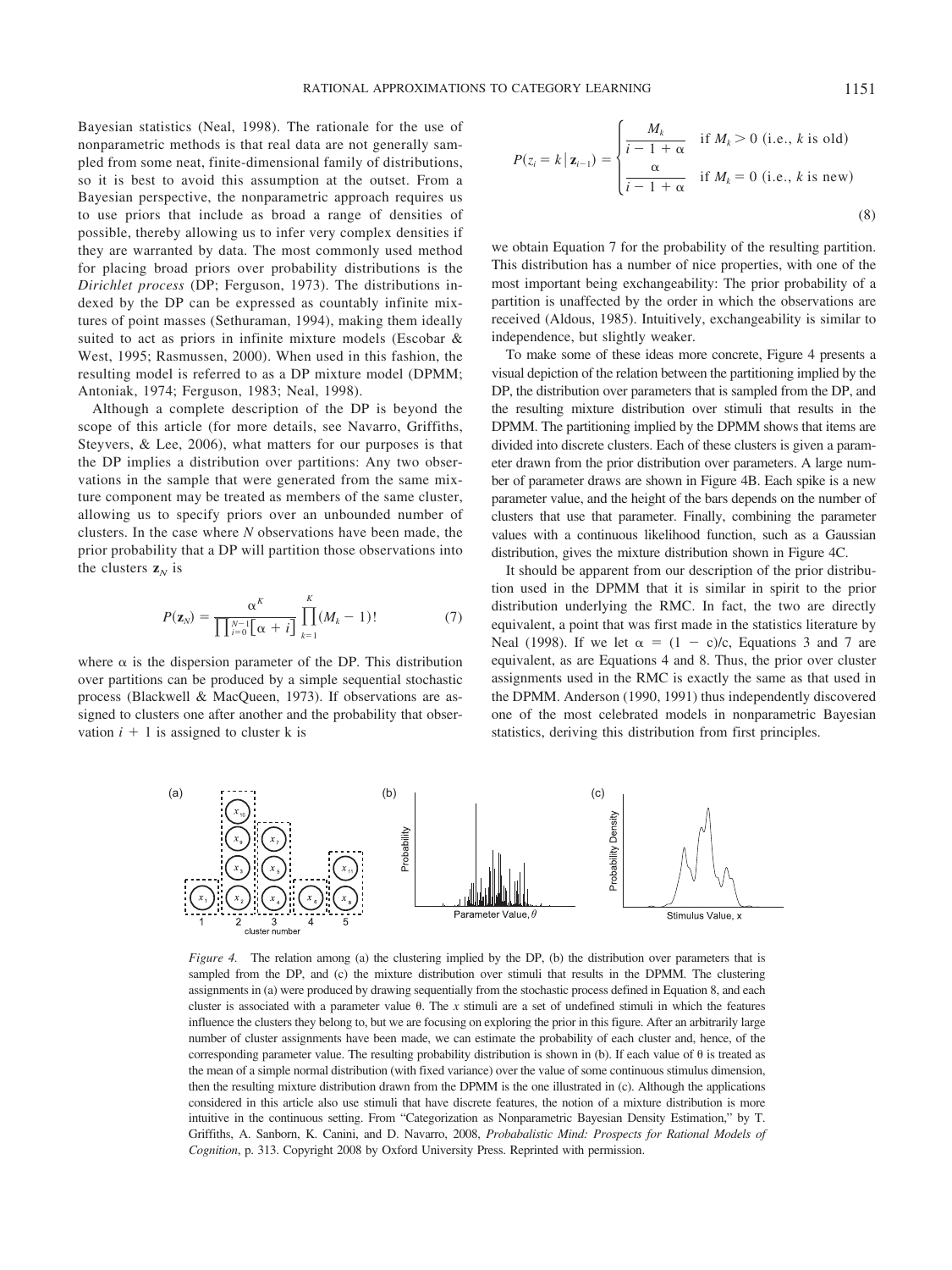#### **Alternative Approximate Inference Algorithms**

The connection between the RMC and the DPMM suggests a solution to the shortcomings of the local MAP algorithm. In this section, we draw on the extensive literature on approximate inference for DPMMs to offer two alternative algorithms for the RMC: Gibbs sampling and particle filtering. These algorithms are less sensitive to order and are asymptotically guaranteed to produce accurate predictions.

As discussed above, both Gibbs sampling and particle filters are Monte Carlo methods. This means that they provide ways of approximating the intractable sum over partitions numerically with a collection of samples. Specifically, to compute the probability that a particular object receives a particular category label, a Monte Carlo approximation gives

$$
P(y_N = j | \mathbf{x}_N, \mathbf{y}_{N-1}) = \sum_{\mathbf{z}_N} P(y_N = j | \mathbf{x}_N, \mathbf{y}_{N-1}, \mathbf{z}_N) P(\mathbf{z}_N | \mathbf{x}_N, \mathbf{y}_{N-1})
$$

$$
\approx \frac{1}{M} \sum_{l=1}^M P(y_N = j | \mathbf{x}_N, \mathbf{y}_{N-1}, \mathbf{z}_N^{(l)}) \quad (9)
$$

where  $\mathbf{z}_N^{(1)}, \ldots, \mathbf{z}_N^{(M)}$  are *M* samples from  $P(\mathbf{z}_N | \mathbf{x}_N, \mathbf{y}_{N-1})$ , and the approximation becomes exact as  $M \to \infty$ . The two algorithms differ only in how these samples are generated.

### **Gibbs Sampling**

Gibbs sampling is the approximate inference algorithm most commonly used with the DPMM (e.g., Escobar & West, 1995; Neal, 1998). It provides a way to construct a Markov chain that converges to the posterior distribution over partitions. The state space of the Markov chain is the set of partitions, and transitions between states are produced by sampling the cluster assignment of each stimulus from its conditional distribution, given the current assignments of all other stimuli. The clustering evolves by sequentially sampling each z*<sup>i</sup>* from the distribution

$$
P(z_i = k | \mathbf{z}_{-i}, x_i, \mathbf{x}_{-i}, y_i, \mathbf{y}_{-i}) \propto
$$
  
\n
$$
P(x_i | z_i = k, \mathbf{z}_{-i}, \mathbf{x}_{-i}) P(y_i | z_i = k, \mathbf{z}_{-i}, \mathbf{y}_{-i}) P(z_i = k | \mathbf{z}_{-i}) \quad (10)
$$

where  $z_{-i}$  refers to all cluster assignments except for the *i*th.

Equation 10 is extremely similar to Equation 5, although it gives the probability of a cluster based on the all of the trials in the entire experiment except for the current trial, instead of just the previous trials. The statistical property of exchangeability, briefly noted above, means that these probabilities are actually computed in exactly the same way: The order of the observations can be rearranged so that any particular observation is considered the last observation. Hence, we can use Equation 8 to compute  $P(z_i | z_{-i})$ , with old clusters receiving probability in proportion to their popularity and a new cluster being chosen with probability determined by  $\alpha$  (or, equivalently, c). The other terms reflect the probability of the features and category label of stimulus  $i$  under the partition that results from this choice of  $z_i$  and depends on the nature of the features.

The Gibbs sampling algorithm for the DPMM is straightforward (Neal, 1998) and is illustrated for the simple example in Figure 5. First, an initial assignment of stimuli to clusters is chosen, with a convenient choice being all stimuli assigned to a single cluster. Unlike the local MAP algorithm, Gibbs sampling is not a sequential algorithm; all stimuli must be observed before it can be run. Next, we choose a single stimulus and consider all possible reassignments of that stimulus to clusters, including not making a change in assignments or assigning the stimulus to a new cluster. Equation 10 gives the probability of each partition, and one of the partitions is sampled based on its posterior probability, making this algorithm stochastic, unlike the local MAP. The stochastic nature of the algorithm is evident in the example in Figure 5 because the first circled assignment has lower probability than the alternatives. The example shows two iterations of Gibbs sampling, in which each stimulus is cycled through and reassigned. In an actual application, the algorithm would go through many iterations, with the output of one iteration providing the input to the next. Since the probability of obtaining a particular partition after each iteration depends only on the partition produced on the previous iteration, this is a Markov chain.



*Figure 5.* Illustration of the Gibbs sampling approximation algorithm, applied to stimuli shown in Figure 1. The Gibbs sampler begins on the left side with an initial partition of all of the stimuli and moves to the right side. Each box is a partition that contains one or more stimuli, and the presence of a separating vertical line indicates that the stimuli belong to different clusters. The partitions in each column are the partitions under consideration, given the partitions in the previous column. These children partitions are all the possible reassignments of the stimulus marked by the arrow. Numbers underneath each partition show the posterior probability of that partition. After an iteration through each stimulus, the end state is retained and is also used as the initial partition for the next iteration. The final outputs of the algorithm, two samples of partitions of the stimuli into clusters, are circled. From "Nonparametric Bayesian Models of Categorization," by T. Griffiths, A. Sanborn, K. Canini, D. Navarro, and J. Tenenebaum, in press, *Formal Approaches in Cognition.* Copyright 2010 by Cambridge University Press. Reprinted with permission.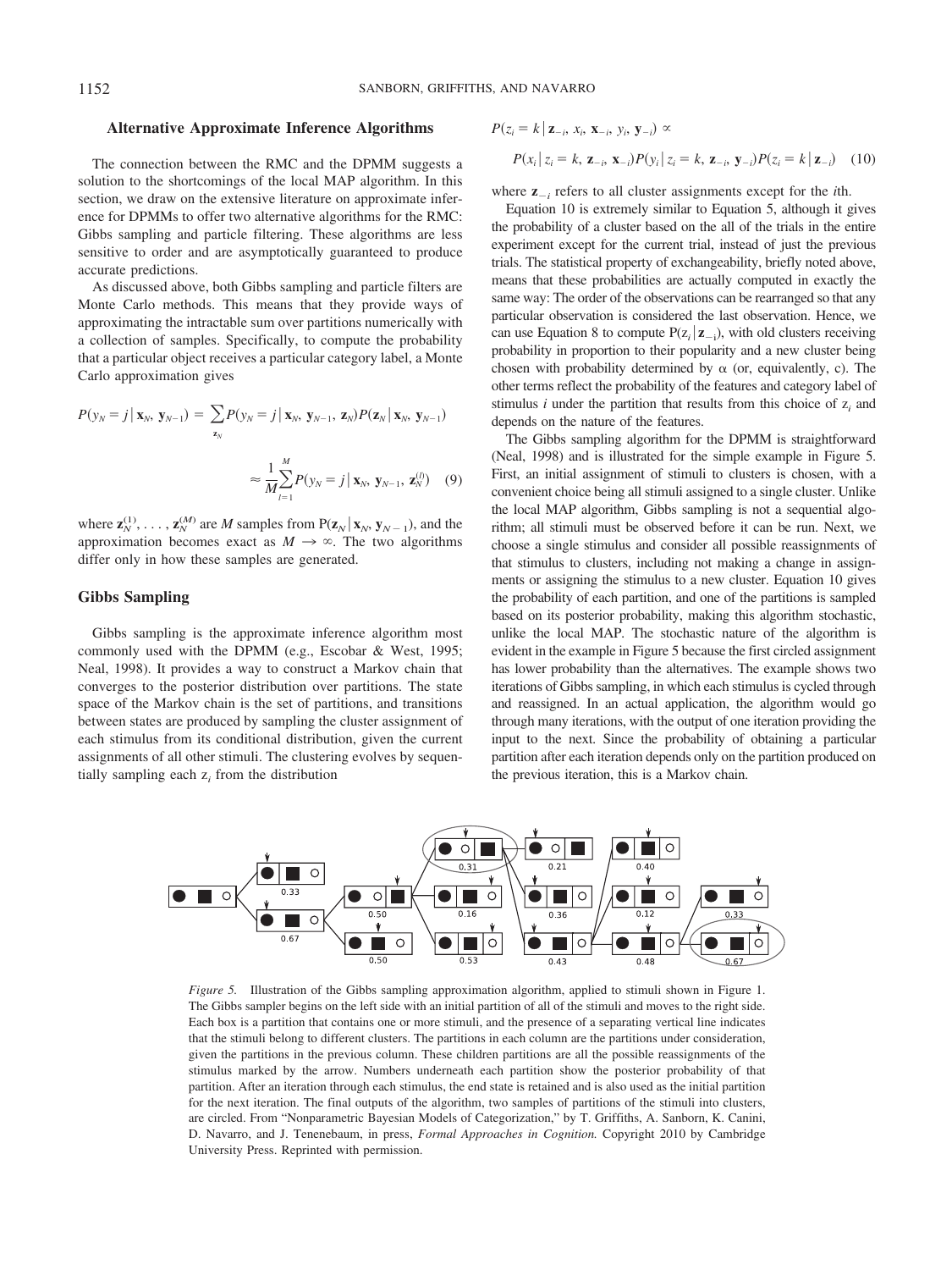After enough iterations for the Markov chain to converge, we begin to save the partitions it produces. The partition produced on one iteration is not independent of the next, so the results of some iterations are discarded to approximate independence. The partitions generated by the Gibbs sampler can be used in the same way as samples  $z_N^{(l)}$  in Equation 9. As with standard Monte Carlo approximations, the quality of the approximation increases as the number of partitions in that collection increases. The Gibbs sampler provides an effective means of constructing the approximation in Equation 9 and, thus, of making accurate predictions about the unobserved features of stimuli.

#### **Particle Filtering**

There are several ways to construct a particle filter for the DPMM. The method we use is most closely related to the one discussed by Fearnhead (2004). The key idea is to treat each new observation as a new time step, with each particle being a partition  $z_i^{(l)}$  of the stimuli from the first *i* trials. Unlike the local MAP algorithm, in which the posterior distribution is approximated with a single partition, the particle filter uses *M* partitions. Summing over these particles gives us an approximation to the posterior distribution over partitions

$$
P(\mathbf{z}_i | \mathbf{x}_i, \mathbf{y}_i) \approx \sum_{l=1}^{M} \frac{1}{M} \delta(\mathbf{z}_i, \mathbf{z}_i^{(l)})
$$
(11)

where  $\delta(z, z')$  is 1 when  $z = z'$ , and 0 otherwise. If Equation 11 is used as an approximation to the posterior distribution over partitions  $\mathbf{z}_i$  after the first *i* trials, then we can approximate the distribution of  $\mathbf{z}_{i+1}$ , given the observations  $\mathbf{x}_i$ ,  $\mathbf{y}_i$  in the following manner:

$$
P(\mathbf{z}_{i+1} | \mathbf{x}_i, \mathbf{y}_i) = \sum_{\mathbf{z}_i} P(\mathbf{z}_{i+1} | \mathbf{z}_i) P(\mathbf{z}_i | \mathbf{x}_i, \mathbf{y}_i)
$$
  
\n
$$
\approx \sum_{\mathbf{z}_i} P(\mathbf{z}_{i+1} | \mathbf{z}_i) \sum_{l=1}^m \frac{1}{m} \delta(\mathbf{z}_i, \mathbf{z}_i^{(l)})
$$
  
\n
$$
= \frac{1}{m} \sum_{l=1}^m P(\mathbf{z}_{i+1} | \mathbf{z}_i^{(l)})
$$
(12)

where  $P(\mathbf{z}_{i+1} | \mathbf{z}_i)$  is given by Equation 8. We can then incorporate the information conveyed by the features and label of stimulus  $i +$ 1, arriving at the approximate posterior probability

$$
P(\mathbf{z}_{i+1} | \mathbf{x}_{i+1}, \mathbf{y}_{i+1}) \propto P(x_{i+1} | \mathbf{z}_{i+1}, \mathbf{x}_i) P(y_{i+1} | \mathbf{z}_{i+1}, \mathbf{y}_i) P(\mathbf{z}_{i+1} | \mathbf{x}_i, \mathbf{y}_i)
$$
  

$$
\approx \frac{1}{m} \sum_{i=1}^m P(x_{i+1} | \mathbf{z}_{i+1}, \mathbf{x}_i) P(y_{i+1} | \mathbf{z}_{i+1}, \mathbf{y}_i) P(\mathbf{z}_{i+1} | \mathbf{z}_i^{(i)}) \qquad (13)
$$

*Pyi*

The result is a discrete distribution over all the previous particle assignments and all possible assignments for the current stimulus. Drawing *M* samples from this distribution provides us with our new set of particles.

The particle filter for the simple example is illustrated in Figure 6. The particle filter for the DPMM is initialized with the first stimulus assigned to the first cluster for all M particles, in this case



*Figure 6.* Illustration of the particle filter approximation algorithm, applied to stimuli shown in Figure 1. The particle filter starts on the left side with the initial stimulus as the partition represented by each of the  $M = 2$ particles. Every particle produces all possible assignments of the new stimulus, marked by the arrow, that are consistent with the previous partition.  $M = 2$  partitions are sampled based on their posterior probabilities represented by numbers under the partitions, without regard for ancestry. After the final stimulus, the sampled partitions are used as samples from the posterior distribution. The final outputs of the algorithm, two samples of partitions of the stimuli into clusters, are circled. From "Nonparametric Bayesian Models of Categorization," by T. Griffiths, A. Sanborn, K. Canini, D. Navarro, and J. Tenenebaum, in press, *Formal Approaches in Cognition.* Copyright 2010 by Cambridge University Press. Reprinted with permission.

 $M = 2$ . On observing each new stimulus, the distribution in Equation 13 is calculated based on the particles sampled in the last trial. Like the local MAP, the particle filter updates the partition as each new stimulus is observed, and like the local MAP, only new partitions that are consistent with the previous choices made by the algorithm are considered. This consistency can be seen in the potential partitions when the third stimulus is observed in Figure 6: Each descendant is consistent with the partition choices made by its ancestor. Intuitively, the psychological processes involved in this approximation are very similar to those involved in the local MAP algorithm. People update their beliefs incrementally, keeping the assignments of old items fixed and making the assignments of new items conditional on these fixed beliefs. There are two key differences between the local MAP and particle filter algorithms. The first is that the choice of new partitions is stochastic instead of deterministic. The particle filter algorithm samples new partitions based on their posterior probabilities instead of always selecting the partition with the maximum probability. A particle filter with  $M = 1$  particles is equivalent to the local MAP algorithm, except that the new partition is sampled instead of deterministically selected. The second difference is that multiple particles mean that multiple partitions can be used instead of the single partition passed forward by the local MAP. The *M* partitions are selected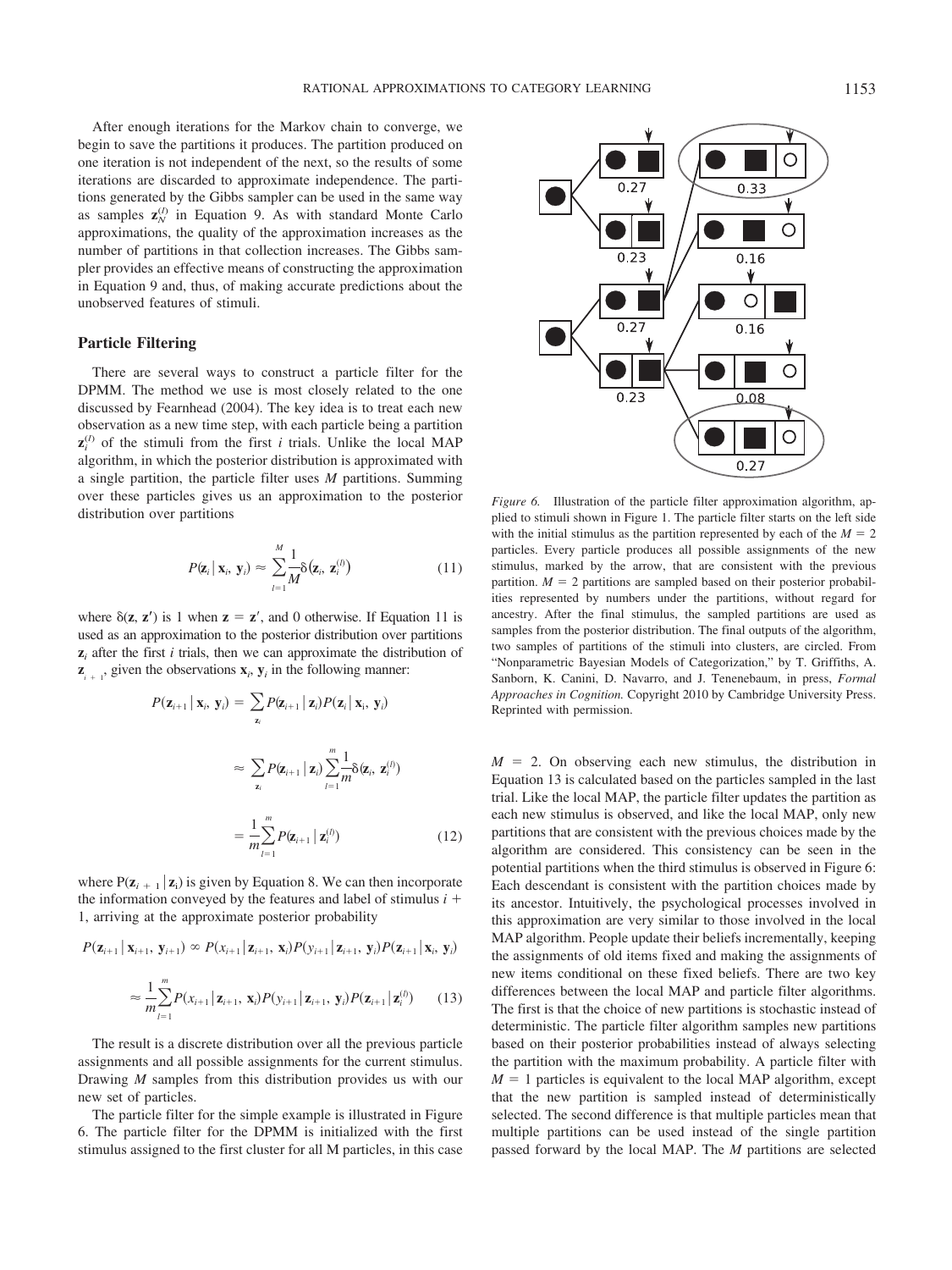without regard for ancestry, allowing a partition that was selected for the early observations to die out as the descendants of other partitions replace it.

#### **Approximation Quality**

The differences in quality of the various approximations can be explored by a toy example with sequential observations of the stimuli in Figure 1. We compared the local MAP, a particle filter with  $M = 100$  particles, a particle filter with  $M = 1$  particle, and Gibbs sampling with the exact posterior. For each algorithm, a symmetric beta prior in which  $\beta = 1$  was used for the likelihood (see Appendix for details). The local MAP was run a single time because its outcome is deterministic on a fixed stimulus order. The particle filters were each replicated 10,000 times, and the Gibbs sampler was run for 101,000 iterations. For the Gibbs sampler, the first 1,000 iterations were discarded, and every 10th iteration was taken as a sample, yielding 10,000 samples. The results of this comparison are shown in Figure 7. The local MAP algorithm selected a single partition as an approximation to the exact posterior. In this example, the partition selected by the local MAP is also the MAP of the exact posterior distribution, but the two will not always be equivalent. By taking the MAP partition as each stimulus arrives, the local MAP can be misled to choose a partition that is not the global MAP, if the initial trials are not representative of the whole run of trials. An example of this can be seen in the experiment by Anderson and Matessa (reported in Anderson, 1990), discussed in a later section.



*Figure 7.* Results of the approximation algorithms compared with the exact posterior. The five bar groupings correspond to the five possible partitions of the three stimuli in Figure 1. The bars within each grouping correspond to the approximation algorithms outlined in the text. Standard error bars are provided for the Gibbs sampling, multiparticle particle filter, and single-particle particle filter algorithms. From "Nonparametric Bayesian Models of Categorization," by T. Griffiths, A. Sanborn, K. Canini, D. Navarro, and J. Tenenebaum, in press, *Formal Approaches in Cognition.* Copyright 2010 by Cambridge University Press. Reprinted with permission.

The particle filter with  $M = 100$  particles and the Gibbs sampler both produce a posterior distribution that is nearly indistinguishable from the exact posterior. The single-particle particle filter is an interesting intermediate case. Each run of the single-particle particle filter produces a single partition, not the distribution produced by a particle filter with  $M > 1$  particles. However, averaging over runs of the single-particle particle filter gives an approximation that is much closer to the exact posterior than the local MAP. Unlike the asymptotic performance of the Gibbs sampler and particle filter with infinite particles, the approximation of the single-particle particle filter is slightly biased, as can be seen in the figure. The bias is much less than the local MAP because the algorithm is stochastic, but is still present because each run of the  $M = 1$  particle filter cannot correct its previous assignments by resampling.

#### **Psychological Plausibility of the Algorithms**

Before turning to a quantitative comparison of the algorithms with human data, it is worth considering their psychological plausibility at a descriptive level, to see whether they are appropriate for human cognition. We take as a starting point Anderson's (1990, 1991) two desiderata for an approximate inference algorithm: that it be incremental and that people see objects as arising from a single cause. These desiderata were based on beliefs about the nature of human category learning. In tasks in which people see objects presented sequentially and must judge which category they arise from, "people need to be able to make predictions all the time not just at particular junctures after seeing many objects and much deliberation" (Anderson, 1991, p. 412), and "people tend to perceive objects as coming from specific categories" (Anderson, 1991, p. 411).

In addition to these two desiderata, we are concerned with how these algorithms might introduce new order effects into a model. Often statistical models, such as the DPMM, are invariant to the order in which observations arrive. However, the approximations used in practical applications of these models tend to introduce order effects as a side effect of limited computation. People show effects of the order of presentation of stimuli (Anderson, 1990; Medin & Bettger, 1994; Murdock, 1962), and to have a psychologically plausible algorithm, the cumulative order effects of the model and those introduced by the approximation should match the order effects displayed by people. In the remainder of this section, we summarize the psychological plausibility of the local MAP, Gibbs sampling, and particle filters. We relate these algorithms to the properties of incrementalism, a single interpretation of how the data arise, and the order effects introduced by the algorithms, which are summarized in Table 1.

# **Local MAP**

Anderson (1990, 1991) introduced the local MAP algorithm to satisfy his two desiderata for psychological plausibility. The first desideratum is satisfied because the local MAP is updated incrementally. In addition, the second desideratum is satisfied because only a single partition of the stimuli into clusters is available to the algorithm in order to make judgments about new stimuli. However, as a result of the single interpretation and its maximization operation, the local MAP algorithm is extremely sensitive to the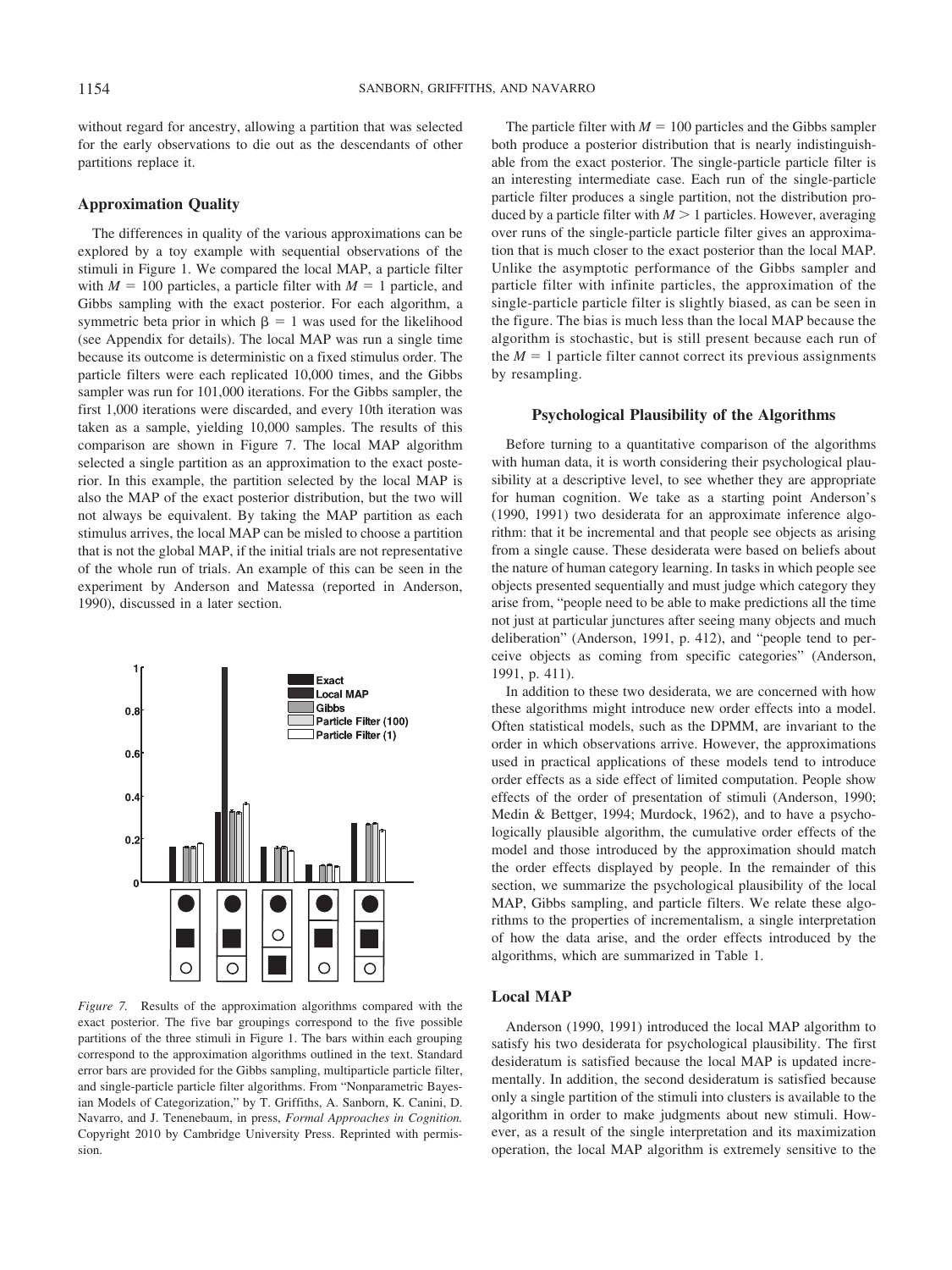Table 1 *Approximation Algorithms and Their Properties*

|                                 | Properties  |                       |                          |  |
|---------------------------------|-------------|-----------------------|--------------------------|--|
| <b>Algorithms</b>               | Incremental | Single interpretation | Order effects introduced |  |
| Local MAP                       | Yes         | Yes                   | Strong                   |  |
| Standard Gibbs sampling         | No          | No                    | Asymptotically none      |  |
| Modified Gibbs sampling         | No          | Yes                   | In judgments             |  |
| Multiparticle particle filter   | Yes         | No                    | Asymptotically none      |  |
| Single-particle particle filter | Yes         | Yes                   | Weak                     |  |

order in which stimuli are observed. For example, Anderson and Matessa (reported in Anderson, 1990) showed that the predictions of the local MAP algorithm depended strongly on the order the stimuli were introduced in their clustering experiment. For one type of order, the local MAP always predicted one partition of the stimuli, but for the other order, it always predicted a second partition. We explore how the local MAP can be led down the garden path when we compare the algorithms quantitatively.

## **Gibbs Sampling**

Gibbs sampling draws samples from one random variable conditioned on all of the rest and all of the data, thus requiring that all of the data be present before inference begins. New data cannot be incrementally added to the sampling scheme, so in order to sample from a posterior distribution when a new piece of data arrives, Gibbs sampling must start from scratch. This property makes the algorithm computationally wasteful if sequential judgments are required. For other tasks, however, Gibbs sampling is more psychologically plausible. In tasks in which all of the data arrive simultaneously, such as when a researcher gives participants a set of objects to sort into groups, participants do not need to make judgments until all of the stimuli are present. Here Gibbs sampling seems psychologically plausible.

Standard implementations of Gibbs sampling do not provide a single interpretation of the data. The algorithm gathers a set of samples from a probability distribution, and all of these samples are used to infer other properties about the data, such as category labels. However, we should note that it would be possible to implement a modified version of the Gibbs sampling algorithm that would provide a fixed interpretation of the data. Instead of keeping all of the iterations, we could create a very forgetful Gibbs sampler that would only recall the current values of the variables when making inferences. Likewise, referring to our third property, Gibbs sampling is asymptotically unbiased, meaning that generating a huge number samples would not introduce any order effects not already present in the statistical model. Again though, the iterations of Gibbs sampling are dependent on one another, so in the forgetful Gibbs sampler we would have iteration to iteration dependence. This iteration to iteration dependence would not be an effect of the order in which the stimuli were presented, but instead would be an autocorrelation of judgments made by this model.

#### **Particle Filters**

Particle filters are designed as sequential algorithms that explicitly use incremental updating, which clearly satisfies the first property and makes this algorithm appropriate for modeling sequential judgments. For the second property, the answer depends on the number of particles. Each particle is a sample from the posterior distribution, so a single-particle particle filter will provide a single interpretation of the data. With a multiparticle particle filter, the interpretation becomes probabilistic. The order effects introduced depend on the number of particles, analogous to how the Gibbs sampler's order effects depend on the number of samples. With an infinite number of particles, the particle filter is a very faithful representation of the posterior distribution and thus does not introduce any order effects not present in the statistical model. However, small numbers of particles will introduce order effects, and we explore this property in detail later.

#### **Comparing the Algorithms**

Use of the local MAP algorithm, the RMC (Anderson, 1991) has successfully predicted human choices in a wide range of experimental paradigms. We introduced two new algorithms for the RMC in the above sections: the Gibbs sampler and the particle filter. We have demonstrated that both of these algorithms provide a closer approximation to the underlying model than does the local MAP algorithm, and both share some aspects of its psychological plausibility. In this section, we compare the local MAP algorithm, a sequential updating algorithm, against the sequential algorithm we have introduced: the particle filter. Most empirical investigations of human categorization use a sequential trial structure, so we have focused on this comparison. We compare the fits of the multiparticle particle filter, the single-particle particle filter, and the local MAP algorithm to show that the particle filter provides comparable fits to the human data, and for some paradigms, the particle filter algorithm actually allows the RMC to better predict human choices.

There are a large number of categorization paradigms on which we could compare the algorithms—we chose to compare the algorithms on several data sets for which the local MAP algorithm performs well, including several cases from Anderson's (1990, 1991) original evaluation of the model. Testing our algorithm against data on which the local MAP is known to perform well provides a strong test of the particle filter algorithm. We examine the effect of specific instances with binary (Medin & Schaffer, 1978) and continuous parameters (Nosofsky, 1988) and show that the algorithms predict a similar correspondence with human data. Next, we explore paradigms that have been chosen to highlight differences between the local MAP algorithm and the particle filter. The effects of trial order (Anderson, 1990), how linearly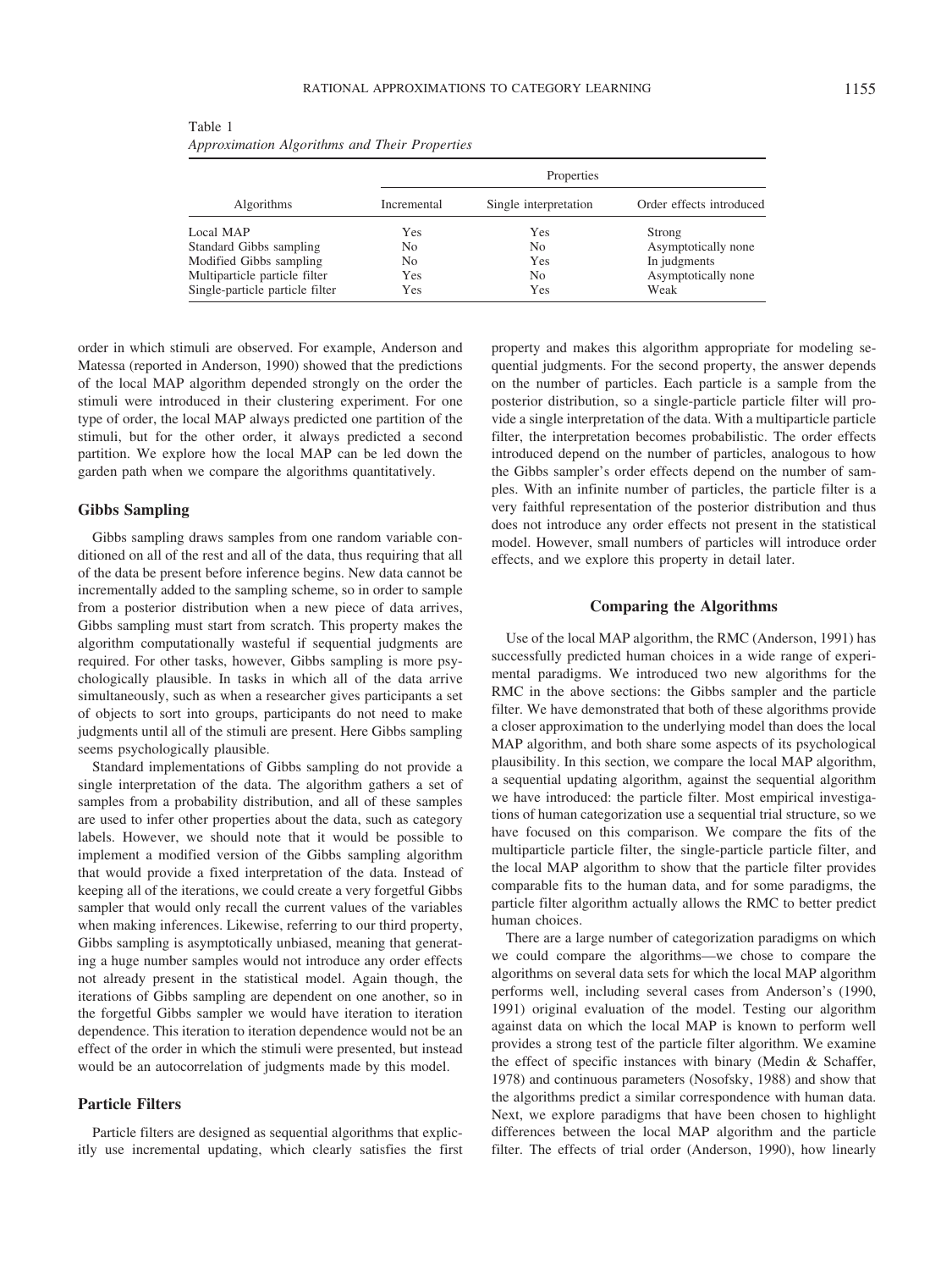separable and nonseparable categories are learned (J. D. Smith & Minda, 1998), and the wider class of learning problems in the Shepard, Hovland, and Jenkins (1961) task (Nosofsky, Gluck, Palmeri, McKinley, & Glauthier, 1994) are used to illustrate the advantages of using the particle filter to approximate the RMC.

#### **Effect of Specific Instances**

In a classic article, Medin and Schaffer (1978) tested whether categorization judgments were influenced by the central tendency of a category alone. In their Experiment 1, the stimuli were designed to test whether the nearness of stimuli had an effect above contributing to the category center. The stimuli consisted of six training items, each with five binary features (including the category label, listed last): 11111, 10101, 01011, 00000, 01000, and 10110. In the transfer session, the training items and additional items were rated. The transfer stimuli are presented in Table 2, ordered by human category ratings. These transfer stimuli were structured so that some were closer to specific instances than others, whereas the distance to the category centers was constant. In this experiment, an effect of specific instances was found in the ratings.

Anderson (1991) ran the local MAP algorithm for several different values of the coupling parameter, but with a fixed prior of  $\beta = 1$ . The order of the training items was randomized on each block. Low values of the coupling parameter, such as  $c = .3$ , produced high correlations to human ratings  $(r = .87)$ . At such values of the coupling parameter, the representation tends to be more exemplarlike than prototypelike, which is consistent with an effect of specific instances. We ran the particle filter algorithm on this experimental design with  $M = 100$  and  $M = 1$  particles. The particle filter with  $M = 1$  particle was replicated 1,000 times and the  $M = 100$  particle filter was replicated 10 times. The results are shown in Figure 8. Using the same coupling parameter,  $c = .3$ , we found good correlations for the multiparticle particle filter  $(r =$ .78) and for the single-particle particle filter  $(r = .77)$ . We also examined lower values of the coupling parameter. For  $c = .1$  the local MAP algorithm produced nearly the same correlation  $(r =$ .88), but the single-particle improved somewhat, to  $r = .84$ , as did the particle filter with  $M = 100$  particles ( $r = .84$ ).

Prediction performance and the range of predicted probabilities both increase if the model is trained with the same number of blocks that human participants were trained with (10) instead of just a single block. Across coupling parameters, the best correlation with human ratings were high for the local MAP ( $r = .95$ ), the particle filter with  $M = 1$  particles ( $r = .90$ ), and the particle filter with  $M = 100$  particles ( $r = .93$ ). Overall, the results in Figure 8 look accurate for all of the models, except for a serious disagreement between the human data and model predictions for 1110, the seventh stimulus from the left. Human ratings for 1110 diverged from the ratings of 0111 and 1101, the fourth and fifth stimuli from the left. However, these three stimuli are the same distances from the training stimuli, so the models tended to give these three stimuli the same probability of Category 1 as a result.

#### **Specific Instances With Continuous Features**

The effect of specific instances has been studied with continuous features in Nosofsky (1988). In this study, participants were trained on 12 stimuli that varied in brightness and saturation. As in Medin and Schaffer (1978), the category structure could not be learned using only one feature. However, in this experiment, the frequency of specific examples was manipulated. Over the course of two experiments, participants showed a sensitivity to the presentation frequency of specific colors. Anderson (1991) fit the RMC to these data using a likelihood function (following Gelman, Carlin, Stern, & Rubin, 2004) appropriate for continuous data. The continuous likelihood used was a Gaussian distribution for each cluster, and the chosen parameters are described in the Appendix. In this simulation, the values of the continuous dimension prior parameters were  $\lambda_0 = 1$  and  $a_0 = 1$ . The label prior parameter was set to  $\beta = 1$ . Using these parameters, the local MAP algorithm had an overall correlation between the two experiments of  $r = .98$  with the human data.

Both the single-particle particle filter and the particle filter with  $M = 100$  particles were run with these same parameters. There were 1,000 replications of the single-particle particle filter and 10 repetitions of the  $M = 100$  particle filter. On each replication, the stimuli were presented in a new random order. The overall correlation between the human data in the two experiments and the average output of the model was  $r = .97$  for the single-particle particle filter and  $r = .98$  for  $M = 100$  particles. Here again, both types of particle filters perform as well as the local MAP algorithm.

# **Order Effects**

Order effects provide a strong challenge to stationary Bayesian models, such as the statistical model underlying the RMC (Kruschke, 2006a, 2006b). A DPMM by nature does not produce order effects, because the observations are exchangeable under the model. However, order effects are easily found in investigations of human cognition, most saliently in the primacy and recency effects found in free recall of a list of words (Murdock, 1962). In categorization research, order effects are well established (Medin & Bettger, 1994). We examine the order effects found including order sensitivity data collected by Anderson and Matessa (reported in Anderson, 1990) to support the approximation used in the RMC.

The rational model is not able to predict these order effects, but approximations to the rational model can. Approximations only assign mass to a small portion of the posterior space over partitions, in effect embodying only a small number of hypotheses

Table 2 *Transfer Stimuli Ordered by Category 1 Subject Ratings From Medin and Schaffer (1978)*

| Transfer stimuli |      |      |     |      |      |     |      |      |      |      |      |
|------------------|------|------|-----|------|------|-----|------|------|------|------|------|
| 1111             | 0101 | 1010 | 101 | 0111 | 0001 | 110 | 1000 | 0010 | 1011 | 0100 | 0000 |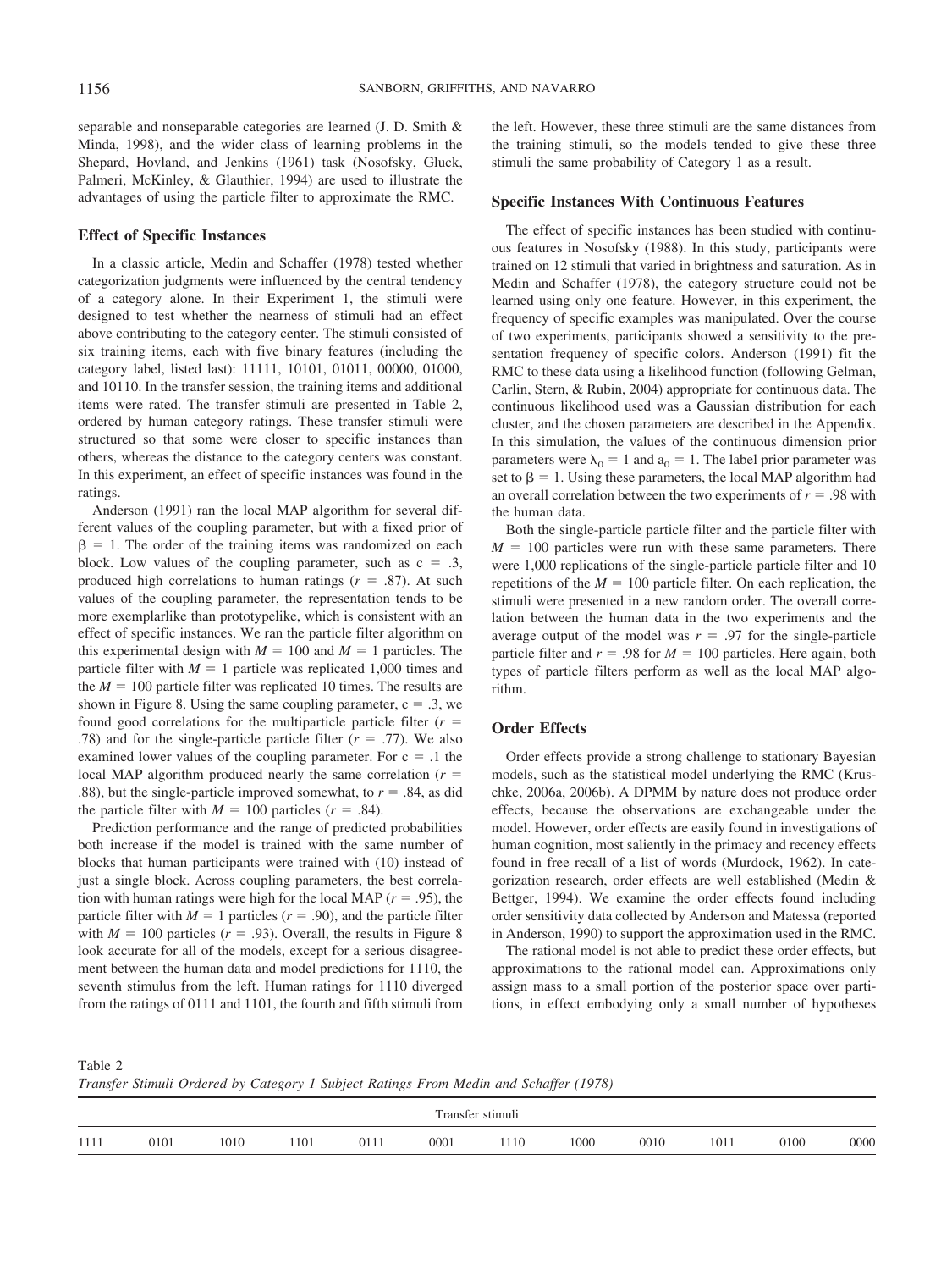**Local MAP** 

**Local MAP** 

 $= 0.88$ 

 $= 0.87$ 

 $= 0.87$  $r_{\rm A}$  $0.2$ 

 $= 0.95$ 

 $r_{\bullet}$ 

 $0.8$ 

 $0.6$  $0.4$ 

 $0.2$ 

 $\mathbf{0}$ 

 $0.8$  $0.0$ 

 $0.4$ 

Model's Probability of Category 1



 $r_{\triangle} = 0.93$ 

 $r_{\bullet} = 0.9$ 

O.  $\overline{\mathbf{3}}$  $\overline{2}$  $\overline{a}$  $\overline{2}$ 5  $\overline{a}$ 3  $\overline{\mathbf{c}}$  $\overline{a}$  $\overline{\mathbf{3}}$ **Subjects' Category 1 Ratings** *Figure 8.* Probability of choosing category 1 for the stimuli from the first experiment of Medin and Schaffer (1978). The transfer stimuli (listed in order of human preference) are along the horizontal axis. In the first row, only the first six trials are presented, whereas in the second row, 10 blocks of six trials each are presented. The two lines in each panel correspond to two different coupling parameters: for the triangles,  $c = 0.1$  and for the circles,  $c = 0.3$ . Pearson correlations between the human data and the simulation data are displayed on each plot for each value of the coupling parameter.

 $r_{\rm A} = 0.9$ 

 $r_{\bullet}$ 

 $= 0.87$ 

about how the stimuli should be clustered. When a new trial is added to the representation, the possible new representations are extensions of the previous representations. So, if a particular partition of the existing stimuli is not present among the particles, then it will never appear when the representation has been updated. In this way, the approximation to the DPMM can be led down a garden path by presenting many early trials that point toward a particular type of representation.<sup>1</sup> If the likelihood of this type of representation is large enough, then the particles will all tend to show that particular representation. Later trials that point toward a different partition of the early trials will not be able to change the partition of the early trials. As a result, early examples can have a greater influence than later trials.

In Anderson and Matessa's experiment (reported in Anderson, 1990), participants were presented with a set of 16 stimuli in one of two orders, shown in Table 3. These stimuli were designed to emphasize either the first two features (front-anchored stimuli) or the last two features (end-anchored stimuli) in the first eight trials. Participants were trained in one of the two orders. Following the training phase, participants were shown the full set of stimuli on a sheet of paper and asked to divide the stimuli into two categories of eight stimuli each. Eleven of 20 participants presented with the front-anchored order split the stimuli into groups along one of the two features emphasized by the front-anchored ordering. Fourteen of 20 participants presented with the end-anchored order split the stimuli along the features that were emphasized by that ordering. Overall, there was a significant result, as 25 of 40 participants (62.5%) produced the anticipated order effect.

We compared order effects produced by the range of approximation algorithms with the human data. For all algorithms,  $c = .5$  and  $\beta = 1$ , the values used for the local MAP by Anderson and Matessa (Anderson, 1990). The adjusted rand index (Hubert & Arabie, 1985), a standard measure of distance between partitions, was used to find the similarity of the output of the local MAP and particle filter to each of the four partitions that split the stimuli along a single feature. The single-feature-based partition that had the highest adjusted rand index was selected as the partition for that sample. If there was a tie, one of the best was selected with equal probability.

In this experiment, the local MAP algorithm predicts that participants will always produce the anticipated ordering effect. We ran the single-particle particle filter for 1,000 repetitions and the  $M = 100$  particle filter for 10 repetitions in this experimental design to compare it with the local MAP. The single-particle particle filter produces the anticipated order effect on 63% of trials, whereas the particle filter with  $M = 100$  particles produces the order effect only 52% of the time. In this experiment, the particle filter with a single particle is closer to the human results than either

<sup>&</sup>lt;sup>1</sup> We should note that users of particle filter algorithms in computer science and statistics fight garden path effects through the use of particle rejuvenation or particle jittering (Fearnhead, 2004; Gordon, Salmond, & Smith, 1993). In rejuvenation, variance is added to the particles, possibly with different sampling algorithms such as Markov chain Monte Carlo. The additional sampling over partitions of stimuli would allow for the particle filter to explore possible clusterings of earlier stimuli that are irretrievable under our scheme. However, particle rejuvenation comes at the cost of additional computation, so we have not implemented it in order to keep the simplest possible algorithms.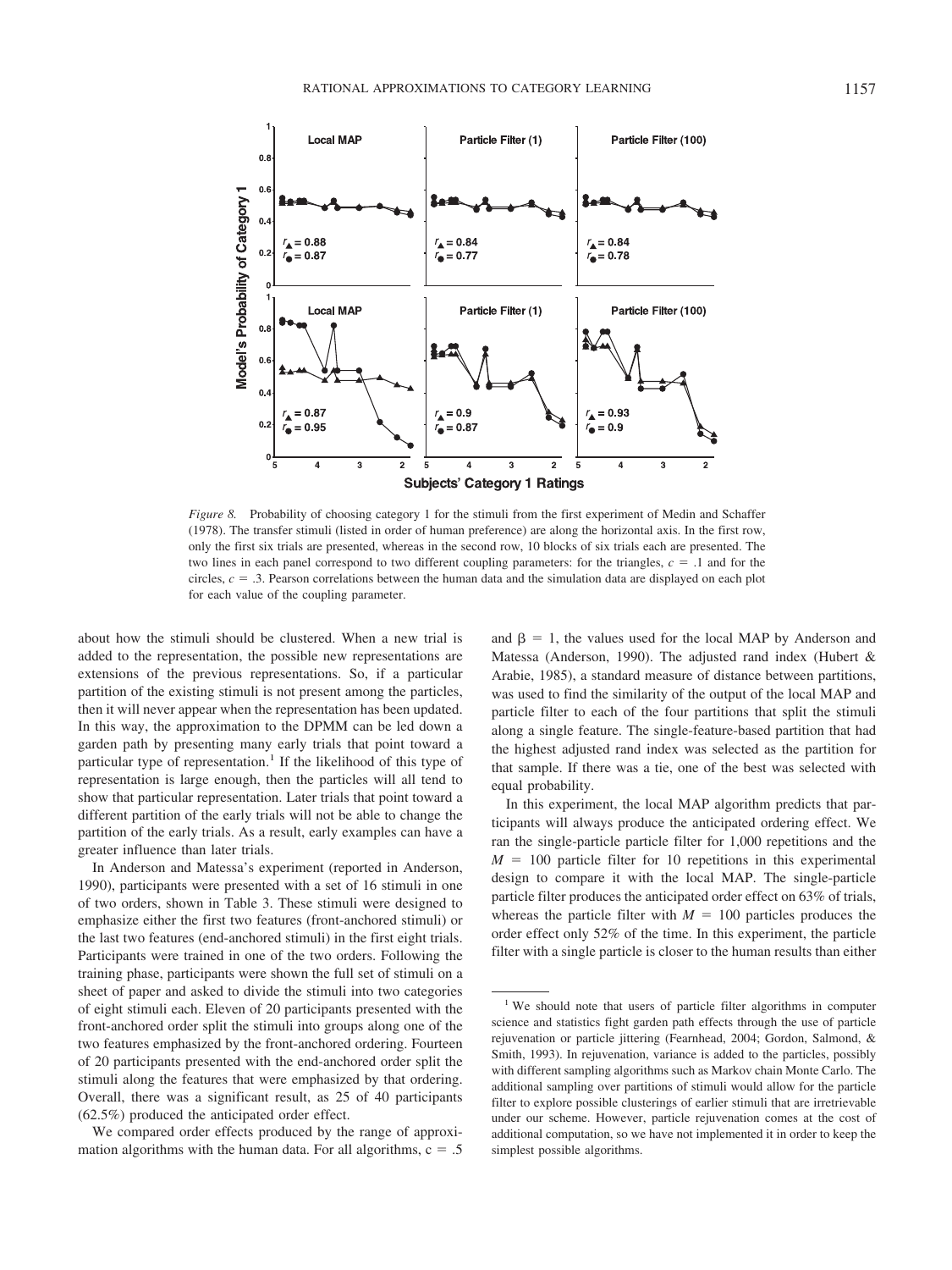Table 3

*Presentation Order of Anderson and Matessa Training Stimuli (From Anderson, 1990)*

| Order type     |              |
|----------------|--------------|
| Front anchored | End anchored |
| 1111           | 0100         |
| 1101           | 0000         |
| 0010           | 1111         |
| 0000           | 1011         |
| 0011           | 0011         |
| 0001           | 0111         |
| 1110           | 1000         |
| 1100           | 1100         |
| 0111           | 1010         |
| 1010           | 0001         |
| 1000           | 0101         |
| 0101           | 1110         |
| 0110           | 1001         |
| 1011           | 0010         |
| 1001           | 0110         |
| 0100           | 1101         |

the local MAP algorithm or the particle filter with a large number of particles.

# **Linear Separability**

The property of linear separability, in which two categories can be perfectly discriminated with a line as a decision bound, has been used in experimental designs to test different types of category representations (Medin & Schwanenflugel, 1981; Nosofsky & Zaki, 2002; J. D. Smith & Minda, 1998). Many models, such as prototype models, inherently predict that linearly separable categories are easier to learn than nonlinearly separable categories. In contrast, models such as the RMC do not necessarily predict that linearly separable categories are easier to learn (Anderson, 1991).

An interesting aspect to the study of nonlinearly separable categories is exploring how category outliers are learned. The standard design is to select two category centers, with most training stimuli clustered near to the center. A small number of outliers, however, are actually very close to the center of the other category. Examples of these types of structures can be seen in Table 4. In both these designs, Category A consists of binary features mainly set to zero, and Category B consists of binary features mainly set to one. One stimulus in each category is an outlier and is a better match to the stimuli in the other category than to the stimuli in its own category.

Prototype models predict that these outlier stimuli will always be classified in the incorrect category, whereas exemplar models predict that they will be classified fairly accurately. J. D. Smith and Minda (1998) ran a series of experiments in which they examined the time course of learning central and outlier members of categories. Initially outlier items were classified as belonging to the incorrect category, but performance improved over blocks of training trials. Figure 9 displays these average results as well as the results of individual participants. The data of the individual participants were noisy, so the training blocks are grouped into three bins that are summarized in bar graphs. The outlier stimuli could be both classified incorrectly (labeled opposite categories), both classified in one category or another, or both classified correctly. The decrease in the number of individuals who classify both outliers incorrectly and the increase in the number who classify both outliers correctly over blocks mirror the average results.

J. D. Smith and Minda (1998) proposed that the crossover of the outliers from misclassified to classified correctly seen in the human data was the result of a shift from prototypelike to exemplarlike processing. These results were fit with a mixture of prototypes and exemplars. Later work with a variant of the DPMM showed the crossover could be due to an initial prior for simple representations that is eventually overwhelmed by the data (Griffiths, Canini, Sanborn, & Navarro, 2007). An alternative explanation was proposed by Nosofsky and Zaki (2002), who explained the crossover as a transition from focused attention to a single dimension to more equal weights across all dimensions. In Experiment 2, Nosofsky and Zaki (2002) demonstrated that the exemplar model constrained to attend to a few dimensions did not fit the transfer data after a few blocks significantly worse than did the full exemplar model. These additional data provide an interesting counterpoint to the representational change explanation, but we are unable to address them because of the computational complexity in fitting the RMC with any approximation algorithm if all the weights can vary independently. Here, we focus on what algorithms allow the RMC to predict a humanlike crossover effect.

The RMC with the local MAP and single-particle particle filter algorithms were fit to both the nonlinearly separable and linearly separable conditions in the first three experiments of J. D. Smith and Minda (1998). To fit the models, a grid search was performed over model parameters, with values of  $.01, .1, .5$ , and 1 for the  $\beta$ prior parameters. Independent  $\beta$  prior parameters were used for the physical dimensions,  $\beta_p$ , and for the label,  $\beta_1$ . The coupling parameter was varied with the values .1, .3, .5, .7, and .9. Each simulation was repeated 1,000 times with the stimuli rerandomized within block on each simulation, which was the same randomization scheme used for the human participants.

For all 80 settings of the parameters, the combined likelihoods over all conditions and experiments was compared. The singleparticle particle filter produced a higher likelihood than the local MAP algorithm did for each of the 80 settings. To better understand how well the two approximation algorithms fit the outlier

Table 4

*Nonlinearly Separable Category Structures Used in Experiments 1–3 of Smith and Minda (1998) With Outliers in Bold*

| Experiment | Category A | Category B |
|------------|------------|------------|
| 1 & 2      | 000000     | 111111     |
| 1 & 2      | 000000     | 111111     |
| 1 & 2      | 100000     | 011111     |
| 1 & 2      | 010000     | 101111     |
| 1 & 2      | 001000     | 110111     |
| 1 & 2      | 000010     | 111011     |
| 1 & 2      | 000001     | 111110     |
| 1 & 2      | 111101     | 000100     |
| 3          | 0000       | 1111       |
| 3          | 0000       | 1111       |
| 3          | 0100       | 1010       |
| 3          | 0001       | 0111       |
| 3          | 1011       | 1000       |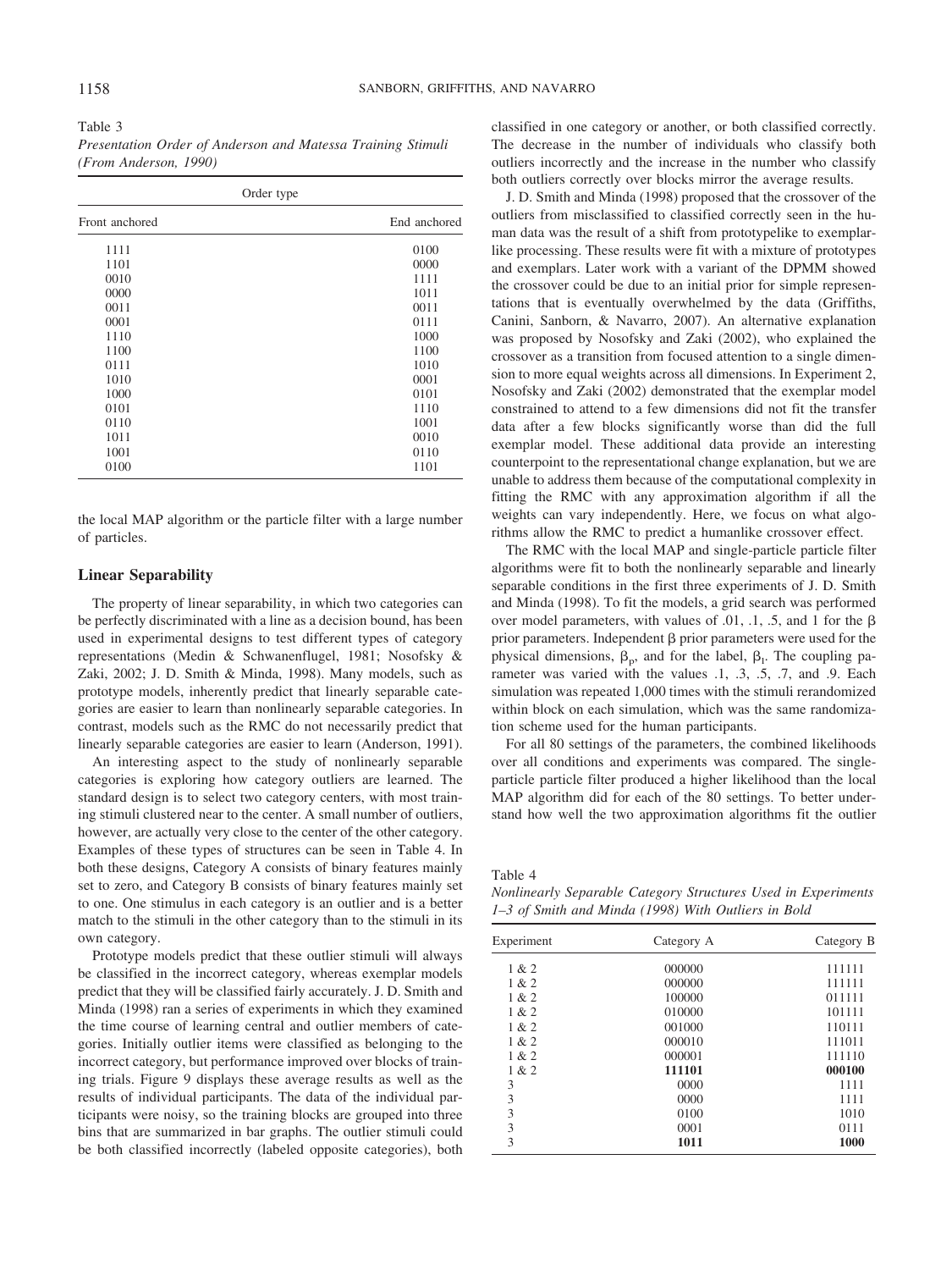

# Human Data

stimuli, we recalculated the likelihoods for each parameter setting with only the outlier stimuli. For these stimuli, the single-particle particle filter produced a better fit to the data on 76 of the 80 parameter settings. The best fitting parameters for the local MAP were  $\beta_n = 0.1$  for the physical dimensions,  $\beta_1 = 1$  for the label dimension, and  $c = .7$  for the coupling parameter. For the  $M = 1$ particle filter, the best fitting parameters were  $\beta_p = 1$ ,  $\beta_1 = .5$ , and  $c = .5$ . The maximum likelihood fits for the local MAP and single-particle particle filter are shown in Figure 9. The local MAP algorithm produces a crossover of the average of the outliers: going from both misclassified to both classified correctly over blocks, at least for Experiments 1 and 2. However, the results of the individual runs show that the local MAP does not produce crossovers on individual runs of the algorithm. Instead, examination of the bar plots of individual runs show that the local MAP crossover is an artifact of averaging. Unlike the local MAP, the single-particle particle filter produces both average crossovers and individual crossovers, as seen in the changing bar plots of individual runs.

The intuitive reason the local MAP algorithm does not produce humanlike crossovers for individual runs is because it becomes stuck in a pattern based on the initial ordering of the stimuli. To illustrate this idea, we make the simplifying assumption that each of the central items of Category A are assigned to one cluster and that all of the central items of Category B are assigned to a second cluster. The logical possibilities for an outlier are that it is assigned to the correct cluster, assigned to the incorrect cluster, or assigned to its own cluster. Whatever cluster it is initially assigned to, which depends on the parameter settings and the order of the stimuli, it will likely be assigned to the same cluster in later blocks. The repetition occurs because the cluster that the outlier was assigned to initially had the highest probability of generating that stimulus, and on subsequent blocks, this cluster will contain a copy of the outlier, which increases the likelihood of assignment to this cluster. The local MAP algorithm always assigned stimuli to the maximum likelihood cluster, so that the initial assignment of the outlier is almost perfectly predictive of its later assignment. In fact, examining samples of 100 runs of the local MAP with the best parameters on each experiment's nonlinearly separable condition, we found that the initial assignment was perfectly predictive of all later assignments.

In contrast, the stochastic assignment of the single-particle particle filter allows for individual runs of the RMC to display crossovers. Unlike the local MAP, the particle filter allows an outlier to be assigned to a less-probable cluster, depending on the

*Figure 9.* Data and model fits to data from Experiments 1–3 of J. D. Smith and Minda (1998). The line plots show the proportion of trials on which Category A was chosen for each stimulus. Stimuli belonging to Category A are marked with an x, whereas stimuli belonging to Category B are marked with a circle. The darker lines highlight the stimuli that are unusual in each category. The bar plots show how the unusual stimuli were classified in early, middle, and late blocks. When the two stimuli were both more often given the incorrect response, they were classified as opposite. Both A and Both B mean that both stimuli were more often classified in one of the two categories than the other, and correct means that both unusual stimuli were classified correctly on average.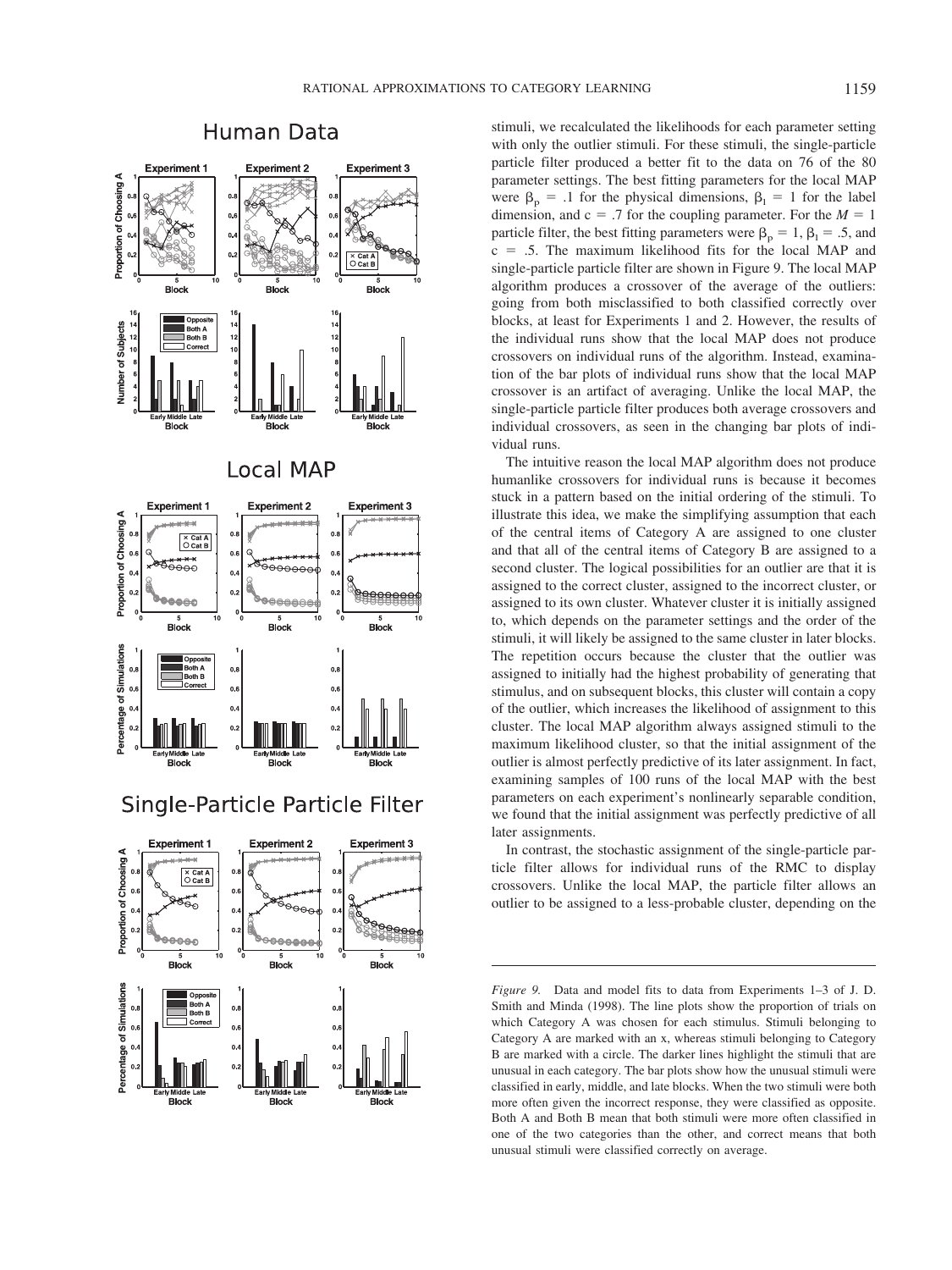relative probability of the new cluster. One way in which sampling can cause crossing over is if an outlier is initially assigned to a cluster containing the central stimuli from the other category. This outlier will initially be categorized incorrectly. But in later blocks, the outlier has the possibility of being assigned to a new cluster that contains only that outlier. Once the outlier is assigned to a new cluster, the outlier in later blocks tends to be assigned to the same cluster because the new cluster contains only the outlier and thus is a very good likelihood match. Prediction of the outlier's category label will become more accurate because the cluster containing only the outlier will have a stronger influence over blocks, and it predicts the correct category label. As the assignments are stochastic, the block on which the crossover occurs will vary over runs of the algorithm. The prediction of individual crossovers at variable blocks in training matches the human data.

The prediction of the single-particle particle filter stands in contrast with the prediction of a particle filter with a very large number of particles. Each block contains a random ordering of all of the training stimuli, so as the number of particles becomes very large, the distribution over partitions on each run of the model after each block will be the same. Unlike the single-particle particle filter, a particle filter with many particles will not be able to predict between-subjects variability with the same parameters, which is an interesting consequence of the single-particle particle filter. The number of particles needed to produce the same outcome on each block is actually quite large, as simulations with  $M = 1,000$ particles still showed between-run variability, so this may only be a problem for the ideal statistical model.

#### **Learning Types of Category Structures**

A wide range of learning problems were examined in the classic experimental design of Shepard et al. (1961). Binary stimuli with three dimensions were divided into all categories of equal size, and six interesting categorization problems emerged. These problems, shown in Figure 10, were numbered by their difficulty, with Type I being the easiest and Type VI being the hardest. In a later replication and extension of this design, Nosofsky et al. (1994)



*Figure 10.* Problem types from Shepard, Hovland, and Jenkins (1961). The three dimensions of the cube represent the three binary dimensions of the stimuli. Each vertex of a cube is labeled as part of Category A or Category B for each of the six problems.

collected data on the time course of learning for these six problems, shown in Figure 11.

In addition to running the experiment, Nosofsky et al. (1994) fit the RMC using the local MAP algorithm to the data. The best fitting parameters were  $\beta_p = .488$ ,  $\beta_1 = .046$ ,  $c = .318$ , and a response mapping parameter (used as an exponent to scale the responses) of .93. This algorithm predicted a sum squared deviation across learning problems (SSD) of .182. Attempting to replicate this result with the local MAP revealed some surprising subtleties of the local MAP algorithm. First, sometimes there are ties between clusters for the cluster with the maximum probability, for which the local MAP algorithm must be adjusted. A straightforward solution is to assign the new stimulus with equal probability to any cluster that shares the maximum probability.

A more troubling discovery is that there are clusters of the stimuli that have only slightly less probability than do the cluster with the maximum posterior probability. Using the best parameters of Nosofsky et al. (1994), we found that the maximum ratio of the second-best posterior probability to the maximum posterior probability could be as high as .9997. The behavior of the local MAP algorithm should be very different in the case of tied probabilities and not-quite-tied probabilities, but the difference between the two cases can be very subtle and depend on the precision of the numbers used in the simulation. We found this to be the case when using these best fitting parameters: Using the double precision numbers of Matlab (64 bits) and assigning ties equally to the best clusters, we found that the SSD of the local MAP at these parameters rises to .32 and that the ordering of problem difficulty on the final block is changed.

A grid search of parameters for both the local MAP and particle filter algorithms was done with the same grid as in the linear separability section with 1,000 repetitions per algorithm. A new random order for the stimuli was set for each replication, and the randomization scheme was the same within-block randomization scheme as used in Nosofsky et al. (1994). Over the set of all parameters, the single-particle particle filter algorithm fit better than did the local MAP algorithm on 58% of parameter settings. In addition, the best fit of the local MAP was a total SSD of .31, whereas the best SSD for the single-particle particle filter was .24. The best fitting parameters were  $\beta_p = .5$ ,  $\beta_1 = .01$ , and  $c = 0.3$  for the local MAP and  $\beta_p = .1$ ,  $\beta_1 = .1$ , and  $c = .3$ , for the particle filter with  $M = 1$  particles. These results, shown in Figure 11, demonstrate that the single-particle particle filter exceeds the performance of the local MAP for the parameters we tested. However, the brittleness of local MAP algorithm in this paradigm means that there are probably very specific parameter sets that may provide a much better match to the human data.

# **Summary of Simulations**

We began with experimental paradigms on which the local MAP algorithm performs well (Anderson, 1991), and the simulations we have performed demonstrate that the particle filter algorithm, especially the single-particle particle filter, performs as well or better in these categorization paradigms. For the effects of specific instances with binary (Medin & Schaffer, 1978) and continuous data (Nosofsky, 1988), the single-particle particle filter and the multiparticle particle filter performed about as well as the local MAP algorithm. However, in the later simulations, the local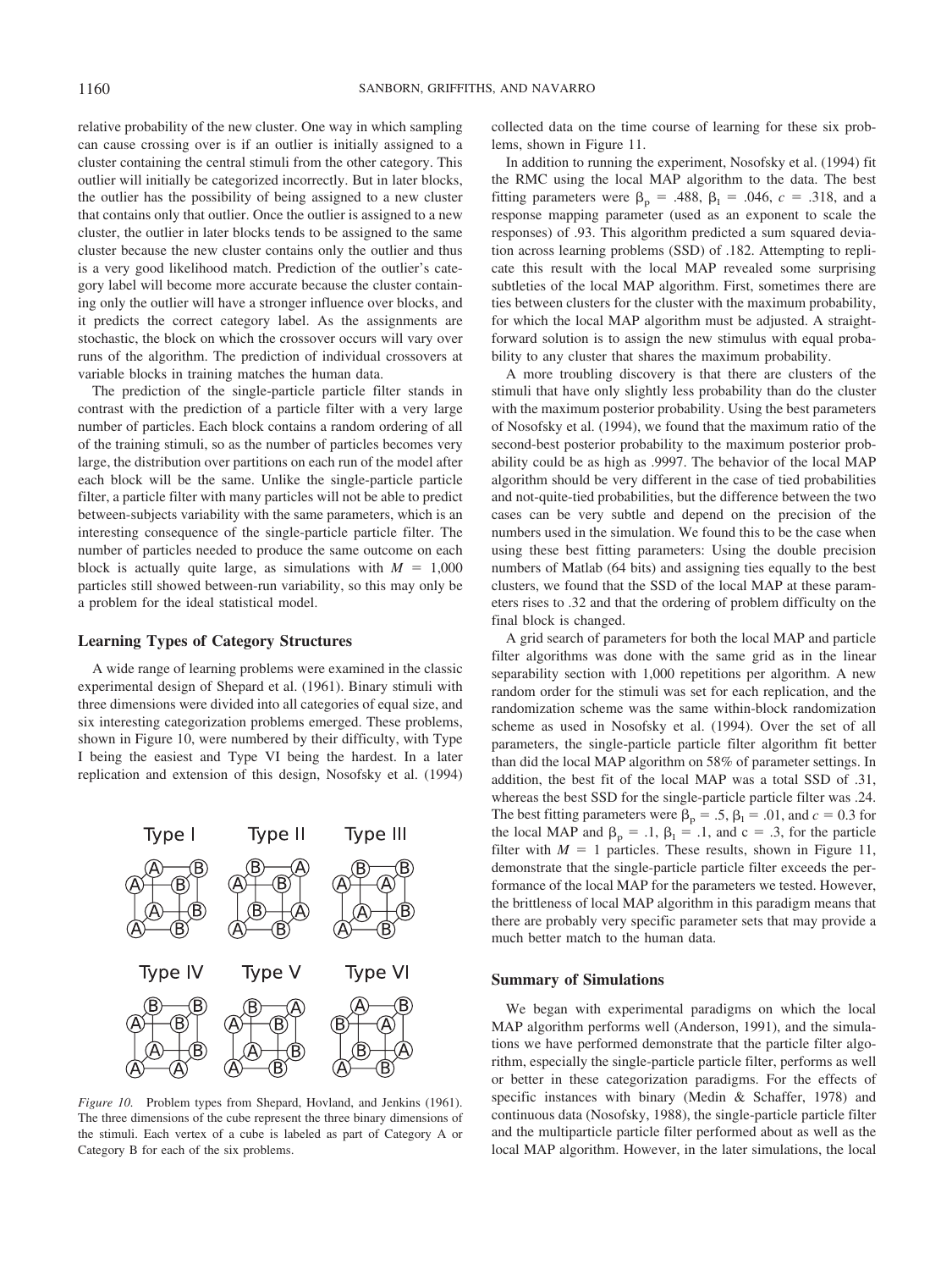

*Figure 11.* Human data from Nosofsky, Gluck, Palmeri, McKinley, and Glauthier (1994), along with the best fitting local MAP and single-particle particle filter algorithms to these data. Each line is a separate problem type.

MAP algorithm was outperformed by the particle filter, especially by the single-particle particle filter. For the order effects of stimuli presentation, the local MAP algorithm predicts order effects that are stronger than those displayed by human participants. A particle filter with  $M = 100$  particles predicted almost no order effects, but for the single-particle particle filter, the size of the order effect was similar to the empirical average.

Further advantages of the particle filter were found for newer experiments with categories that differed in linear separability (J. D. Smith & Minda, 1998). The statistical model underlying the RMC predicts that outlier stimuli will initially be categorized incorrectly, but over blocks, will eventually be categorized correctly. The local MAP algorithm did not predict the crossover in individual runs with its best fitting parameters and did imitate it in the average data by averaging over different trial orders. In contrast, the single-particle particle filter predicts both the crossover in average data, as well as individual variability in how quickly the outlier is learned to be classified correctly.

Finally, the local MAP is extremely sensitive to small changes in probability, as demonstrated with the data and model fits of Nosofsky et al. (1994). The absolute fit and even the order of errors of the six problems depended on the precision of the representation and how ties were dealt with. In the particle filter, the clustering of a new example is sampled, providing a much more plausible implementation that is not sensitive to small changes in relative probability.

#### **Discussion**

Bridging the gap between why human cognition might operate the way it does (as described by rational analysis) and how the mind performs the operations required to do so (as per process models) is a fundamental question in cognitive science. This bridge can be built in a number of different ways: by establishing isomorphisms between models framed at these two levels (e.g., Ashby & Alfonso-Reese, 1995; Griffiths et al., 2007; Shi et al., 2008, 2010), by describing the rational foundations of process theories (e.g., Gigerenzer & Brighton, 2009; Perfors & Navarro, 2009; Tenenbaum & Griffiths, 2001b), or by building models that are able to interpolate between heuristic processes and rational accounts (e.g., Brown & Steyvers, 2009; Daw & Courville, 2008; Lee & Cummins, 2004; Sanborn et al., 2006). In this article, we have pursued the third option, arguing that the Monte Carlo principle can provide a foundation for an entire class of rational process models that are equivalent to rational models when given unlimited processing resources but that give rise to fast, simple heuristics when computational resources are scarce.

Our analysis of the RMC provides a good example of how this idea can be put to good use. The RMC is an example of a successful Bayesian model of cognition. It provides a reasonable explanation of how objects should be grouped into clusters, and the result of this clustering can be used to explain many categorization experiments. As a purely rational analysis, however, the RMC runs into difficulties because the complexity of the computational problems involved makes inference difficult and because of the fact that the underlying statistical model cannot produce order effects. Approximation algorithms address both issues by simplifying inferences and inducing order effects. However, the original local MAP approximation produces some order effects that could be considered too strong, and unlike people, it learns by deterministic assignments rather than probabilistic ones. Using the Monte Carlo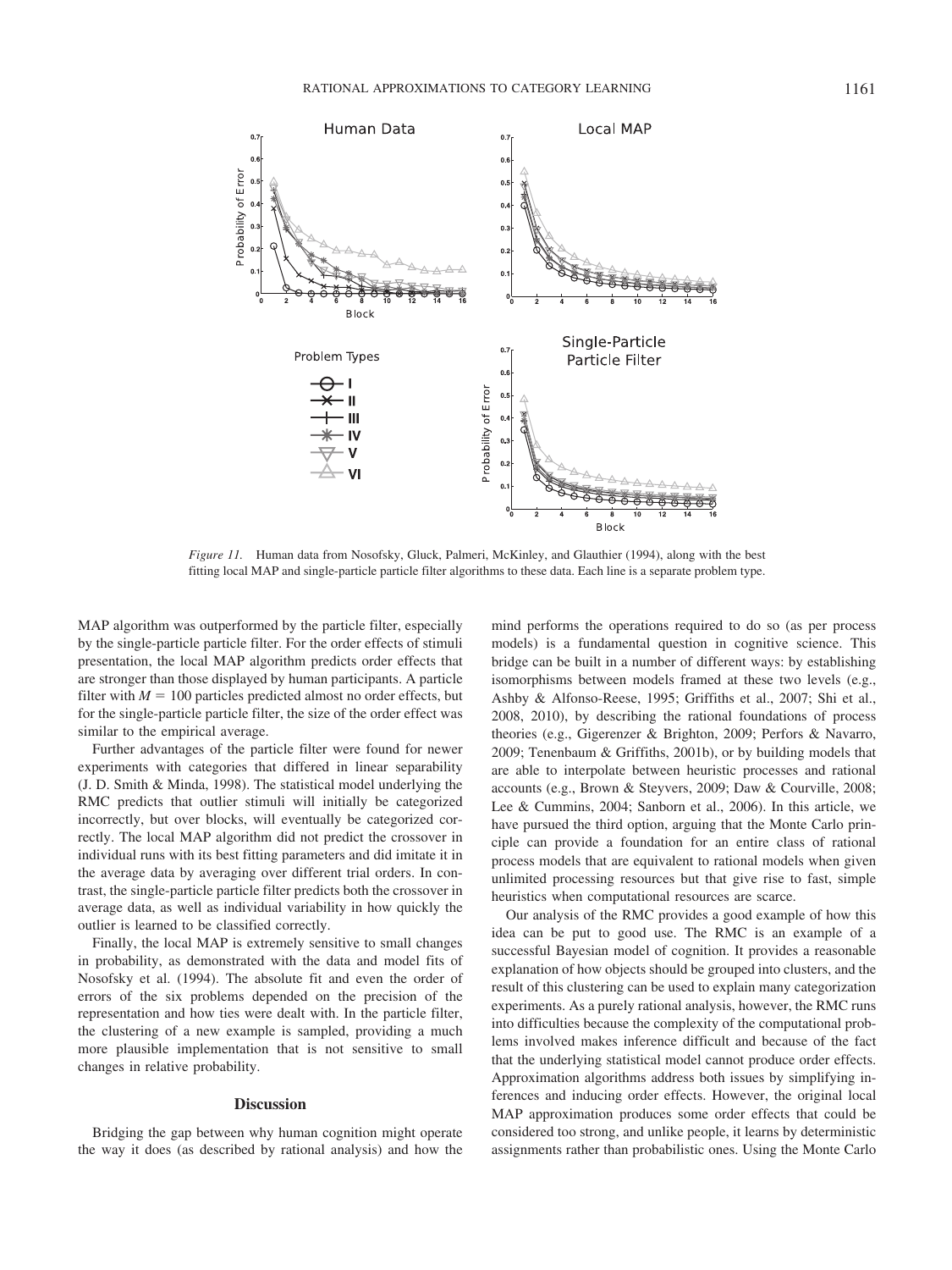principle, however, we are able to derive a particle filtering algorithm that retains the strengths of the local MAP algorithm but fixes its weaknesses. A single-particle particle filter retains the desiderata of Anderson (1991): online updating of the representation plus a single partition of all of the stimuli into clusters. The only difference of the algorithm is that it uses sampling instead of a maximization operation in order to select new partitions.

The change to using sampling produces some important differences. Averaging many runs of the same order with the local MAP approximation produces the same result every time. However, averaging many runs with the same order using sampling produces a much better approximation to the true posterior. Though each run of a single-particle particle filter produces a potentially extreme result, the aggregate of these results resembles the optimal solution. This effect echoes the wisdom of the crowds: the accuracy of the average over individuals can exceed the accuracy of the individuals (Surowiecki, 2004). This effect has also been found for averaging the judgments of a single individual (Vul & Pashler, 2008). In addition, for a task that requires learning categories that are not linearly separable, sampling allows for the model to occasionally assign a repeated item to a new cluster, allowing it reproduce the finding that people initially categorize an outlier stimulus incorrectly but slowly learn the correct response. The single-particle particle filter shows a real advantage on this task: not only can it produce the same results as many particles at a lower computational cost, it produces realistic-looking individual differences over runs of the model.

Sampling also avoids the necessity of precise representations. It is implausible that people would make deterministic choices based on values that are almost exactly equal, but this is what the local MAP algorithm assumes. Nearly indiscriminable choice probabilities arise in fitting the local MAP algorithm to learning data under a plausible set of parameters. In contrast, the particle filter algorithm samples, so that choices between representations that have nearly equal probability are chosen nearly equally often. This algorithm, or one that interpolates between pure sampling and pure maximization makes for a more psychologically plausible alternative to the local MAP. These results, combined with recent work that has successfully applied particle filters to a range of problems (Brown & Steyvers, 2009; Daw & Courville, 2008; Levy et al., 2009; Yi, Steyvers, & Lee, 2010), lead us to believe that particle filters have the potential to be a powerful tool for producing rational process models.

The introduction of these new algorithms also inspires the development of intermediate cases. It seems necessary to limit the precision of the local MAP algorithm in some way to create a psychologically plausible algorithm. One possible way to do this is by casting the local MAP as a sampling algorithm. As each new stimulus is presented, the local MAP algorithm computes the posterior probability,  $f(x)$ , which the new stimulus belongs to each of the existing clusters and to a new cluster. The local MAP algorithm selects the maximum of  $f(x)$ , which we can represent by sampling. If we construct a new distribution,  $g(x) \propto f(x)^{\gamma}$ , and set  $\gamma = \infty$ , then sampling from  $g(x)$  will be equivalent to taking the maximum value of  $f(x)$ . We refer to the  $\gamma$  parameter as the distributional scaling parameter.<sup>2</sup> The usefulness of this representation is that we can use values of  $\gamma$  that are less than  $\alpha$ . Using smaller values of  $\gamma$  produces a soft-max rule, which greatly changes the behavior of the algorithm when the best two clusters for a new stimulus have nearly the same, but not exactly the same, probability. Now, instead of always selecting the highest probability cluster, the adjusted algorithm will select the top two clusters with nearly equal probability, which is more psychologically plausible. At the other end of the range of the  $\gamma$  parameter, when  $\gamma$  = 1, this representation is equivalent to a particle filter with  $M = 1$ particles, which selects clusters according to their posterior probability.

We should note that our simulations are not particularly constraining on the number of particles that might best be used to fit human participants. The second desideratum for psychological plausibility stated that there should be a single interpretation of which cluster generated an object. This desideratum is debatable because it may be that people can hold multiple hypotheses of how objects are generated. In simulations we did not present, we looked at a range of approximations that varied both the number of particles and distributional scaling parameter. Our simulations were not particularly constraining for these parameters. For example, a 100 particles filter with  $\gamma = 2$  produces order effects in the Anderson and Matessa (reported in Anderson, 1990) experiment that were approximately equal to that produced by the singleparticle particle filter. We elected to test the local MAP to the single-particle particle filter in most of the simulations because it provided a clean comparison between maximization and sampling. However, we do not draw the conclusion that a single-particle particle filter is necessarily the way forward. Other work has successfully fit individual subject data by varying the number of particles (Brown & Steyvers, 2009).

More generally, the Monte Carlo principle can be used to motivate other interesting psychological processes. As noted earlier, exemplar-based category learning can be interpreted as a kind of importance sampling (Shi et al., 2008, 2010), and the field of decision-making already has many sampling-based theories (Lee & Cummins, 2004; Ratcliff, 1978; Stewart et al., 2006; Vickers, 1979), but other possibilities exist. In the area of problem solving, which to a large extent is defined in terms of a focus on difficult learning problems, several avenues of work seem promising. For instance, to the extent that incubation effects in problem solving (S. M. Smith & Blankenship, 1989; Wallas, 1926) relate to a loss of fixation of mental set, they could be interpreted as a form of particle rejuvenation. Similarly, although trial-and-error learning can be quite complex (Anzai & Simon, 1979), it is nevertheless a natural candidate for Markov Chain Monte Carlo explanations. More speculatively, the fact that human problem solving is not invariant to changes in surface form (Kotovsky, Hayes, & Simon, 1985) makes sense given the Monte Carlo principle, insofar as reparameterization of the hypothesis space can make an inference problem harder or easier.

Rational models of cognition provide a way to understand how human behavior can be explained in terms of optimal solutions to problems posed by the environment. The promise of rational process models is that they can link the Platonic world of ideal forms and ideal learners to the less lofty reality of inexact representations and limited resources. By linking these two levels of

<sup>&</sup>lt;sup>2</sup> In physics and statistics,  $1/\gamma$  is often known as the temperature of the distribution.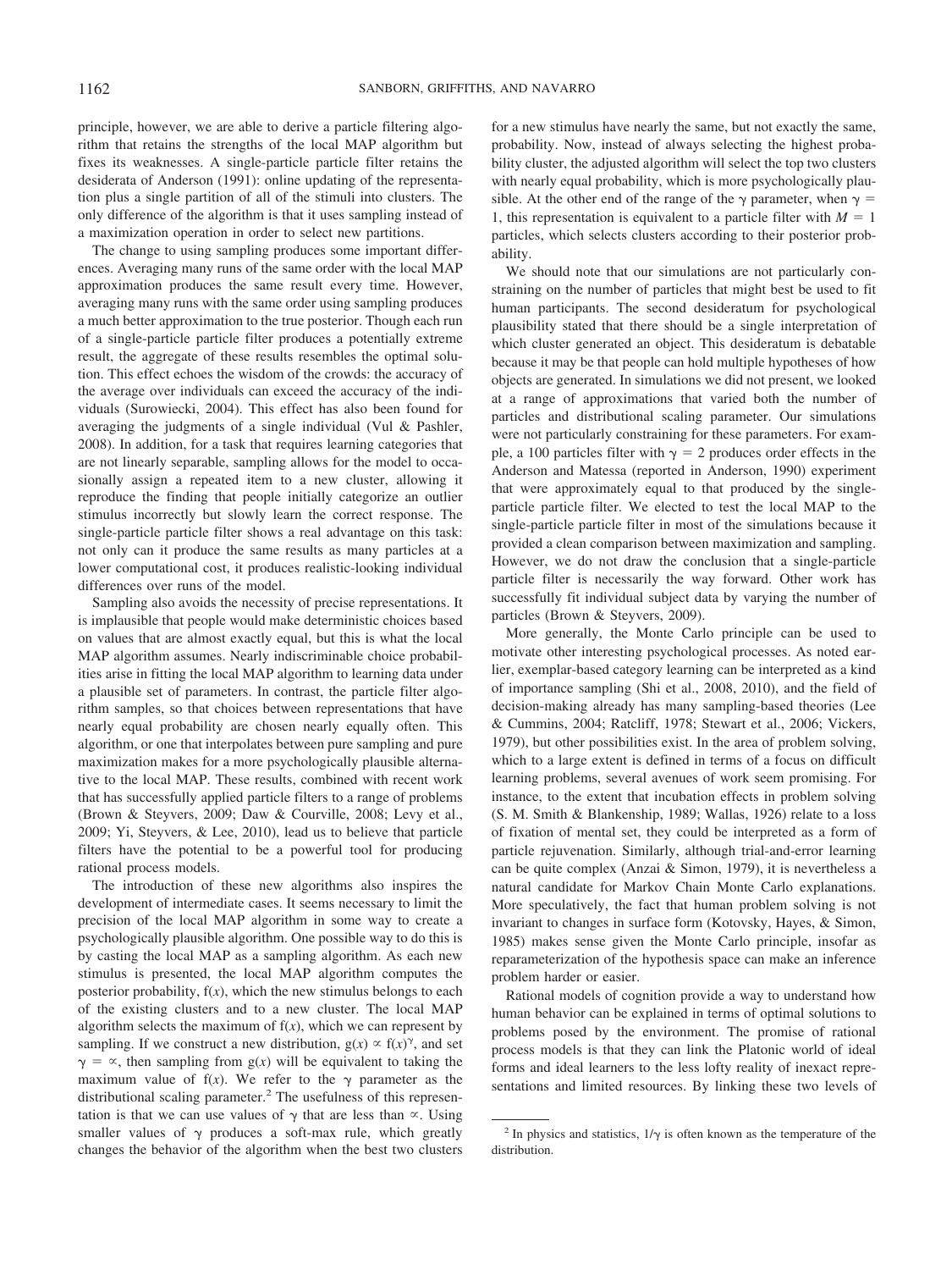analysis more closely, we can build models that more completely characterize both the why and the how of human cognition.

#### **References**

- Aldous, D. (1985). Exchangeability and related topics. In P. L. Hennequin (Ed.), *E´ cole d'e´te´ de probabilite´s de Saint-Flour, XIII—1983* (pp. 1–198). Berlin, Germany: Springer.
- Anderson, J. R. (1990). *The adaptive character of thought.* Hillsdale, NJ: Erlbaum.
- Anderson, J. R. (1991). The adaptive nature of human categorization. *Psychological Review, 98,* 409–429.
- Antoniak, C. (1974). Mixtures of Dirichlet processes with applications to Bayesian nonparametric problems. *The Annals of Statistics, 2,* 1152– 1174.
- Anzai, Y., & Simon, H. A. (1979). The theory of learning by doing. *Psychological Review, 86,* 124–140.
- Ashby, F. G., & Alfonso-Reese, L. A. (1995). Categorization as probability density estimation. *Journal of Mathematical Psychology, 39,* 216–233.
- Bishop, C. M. (2006). *Pattern recognition and machine learning.* New York, NY: Springer.
- Blackwell, D., & MacQueen, J. (1973). Ferguson distributions via Polya urn schemes. *The Annals of Statistics, 1,* 353–355.
- Brown, S. D., & Steyvers, M. (2009). Detecting and predicting changes. *Cognitive Psychology, 58,* 49–67.
- Chater, N., & Oaksford, M. (1999). Ten years of the rational analysis of cognition. *Trends in Cognitive Sciences, 3,* 57–65.
- Daw, N. D., & Courville, A. C. (2008). The pigeon as particle filter. In J. Platt, D. Koller, Y. Singer, & S. Roweis (Eds.), *Advances in neural information processing systems* (Vol. 20, pp. 369–376). Cambridge, MA: MIT Press.
- Doucet, A., de Freitas, N., & Gordon, N. (2001). *Sequential Monte Carlo methods in practice.* New York, NY: Springer.
- Escobar, M. D., & West, M. (1995). Bayesian density estimation and inference using mixtures. *Journal of the American Statistical Association, 90,* 577–588.
- Fearnhead, P. (2004). Particle filters for mixture models with an unknown number of components. *Statistics and Computing, 14,* 11–21.
- Ferguson, T. S. (1973). A Bayesian analysis of some nonparametric problems. *The Annals of Statistics, 1,* 209–230.
- Ferguson, T. S. (1983). Bayesian density estimation by mixtures of normal distributions. In M. Rizvi, J. Rustagi, & D. Siegmund (Eds.), *Recent advances in statistics* (pp. 287–302). New York, NY: Academic Press.
- Fiedler, K., & Juslin, P. (Eds.). (2006). *Information sampling and adaptive cognition.* Cambridge, England: Cambridge University Press.
- Gelman, A., Carlin, J. B., Stern, H. S., & Rubin, D. B. (2004). *Bayesian data analysis.* Boca Raton, FL: Chapman and Hall/CRC.
- Geman, S., & Geman, D. (1984). Stochastic relaxation, Gibbs distributions, and the Bayesian restoration of images. *IEEE Transactions on Pattern Analysis and Machine Intelligence, 6,* 721–741.
- Gigerenzer, G., & Brighton, H. (2009). Homo heuristicus: Why biased minds make better inferences. *Topics in Cognitive Science, 1,* 107–143.
- Gigerenzer, G., & Todd, P. M. (1999). *Simple heuristics that make us smart.* Oxford, England: Oxford University Press.
- Gilks, W. R., Richardson, S., & Spiegelhalter, D. J. (Eds.). (1996). *Markov chain Monte Carlo in practice.* Suffolk, England: Chapman and Hall.
- Gordon, N. J., Salmond, D. J., & Smith, A. F. M. (1993). Novel approach to non-linear/non-Gaussian Bayesian state estimation. *IEE Proceedings-F, 140,* 107–113.
- Griffiths, T. L., Canini, K. R., Sanborn, A. N., & Navarro, D. (2007). Unifying rational models of categorization via the hierarchical Dirichlet process. In D. S. McNamara & J. G. Trafton (Eds.), *Proceedings of the 29th annual conference of the Cognitive Science Society* (pp. 323–328). Hillsdale, NJ: Erlbaum.
- Griffiths, T., Sanborn, A., Canini, K., & Navarro, D. (2008). Categorization as nonparametric Bayesian density estimation. In Oaksford, M. & Chater, N. (Eds.), *Probabalistic mind: Prospects for rational models of cognition* (pp. 303–328). Oxford, England: Oxford University Press.
- Griffiths, T., Sanborn, A., Canini, K., Navarro, D., & Tenenbaum, J. (in press). Nonparametric Bayesian models of categorization. In E. M. Pothos & A. J. Wills, *Formal approaches in cognition.* New York, NY: Cambridge University Press.
- Griffiths, T. L., & Tenenbaum, J. B. (2005). Structure and strength in causal induction. *Cognitive Psychology, 51,* 354–384.
- Hastie, T., Tibshirani, R., & Friedman, J. (2001). *The elements of statistical learning: Data mining, inference, and prediction*. New York, NY: Springer.
- Hubert, L., & Arabie, P. (1985). Comparing partitions. *Journal of Classification, 2,* 193–218.
- Kotovsky, K., Hayes, J. R., & Simon, H. A. (1985). Why are some problems hard? Evidence from the Tower of Hanoi. *Cognitive Psychology, 17,* 248–294.
- Kruschke, J. K. (2006a). Locally Bayesian learning. In R. Sun & N. Miyake, *Proceedings of the 28th annual meeting of the Cognitive Science Society* (pp. 453–458). Hillsdale, NJ: Erlbaum.
- Kruschke, J. K. (2006b). Locally Bayesian learning with applications to retrospective revaluation and highlighting. *Psychological Review, 113,* 677–699.
- Lee, M. D., & Cummins, T. D. R. (2004). Evidence accumulation in decision making: Unifying the "take the best" and "rational" models. *Psychonomic Bulletin & Review, 11,* 343–352.
- Levy, R., Reali, F., & Griffiths, T. L. (2009). Modeling the effects of memory on human online sentence processing with particle filters. In D. Koller, D. Schuurmans, Y. Bengio, & L. Bottou (Eds.), *Advances in neural information processing systems* (Vol. 21, pp. 937–944).
- Mackay, D. J. C. (2003). *Information theory, inference, and learning algorithms*. Cambridge, England: Cambridge University Press.
- Marr, D. (1982). *Vision*. San Francisco, CA: Freeman.
- Medin, D. L., & Bettger, J. G. (1994). Presentation order and recognition of categorically related examples. *Psychonomic Bulletin & Review, 1,* 250–254.
- Medin, D. L., & Schaffer, M. M. (1978). Context theory of classification learning. *Psychological Review, 85,* 207–238.
- Medin, D. L., & Schwanenflugel, P. J. (1981). Linear separability in classification learning. *Journal of Experimental Psychology: Human Learning and Memory, 7,* 355–368.
- Motwani, R., & Raghavan, P. (1996). Randomized algorithms. *ACM Computing Surveys, 28,* 33–37.
- Mozer, M., Pashler, H., & Homaei, H. (2008). Optimal predictions in everyday cognition: The wisdom of individuals or crowds? *Cognitive Science, 32,* 1133–1147.
- Murdock, B. B. (1962). The serial position effect of free recall. *Journal of Experimental Psychology, 64,* 482–488.
- Navarro, D. J. (2007). On the interaction between exemplar-based concepts and a response scaling process. *Journal of Mathematical Psychology, 51,* 85–98.
- Navarro, D. J., Griffiths, T. L., Steyvers, M., & Lee, M. D. (2006). Modeling individual differences using Dirichlet processes. *Journal of Mathematical Psychology, 50,* 101–122.
- Neal, R. M. (1993). *Probabilistic inference using Markov Chain Monte Carlo methods* (Technical Report No. CRG-TR-93–1). Toronto, Ontario, Canada: Department of Computer Science, University of Toronto.
- Neal, R. M. (1998). Markov chain sampling methods for Dirichlet process mixture models (Technical Report No. 9815). Toronto, Ontario, Canada: Department of Statistics, University of Toronto.
- Nosofsky, R. M. (1986). Attention, similarity, and the identificationcategorization relationship. *Journal of Experimental Psychology: General, 115,* 39–57.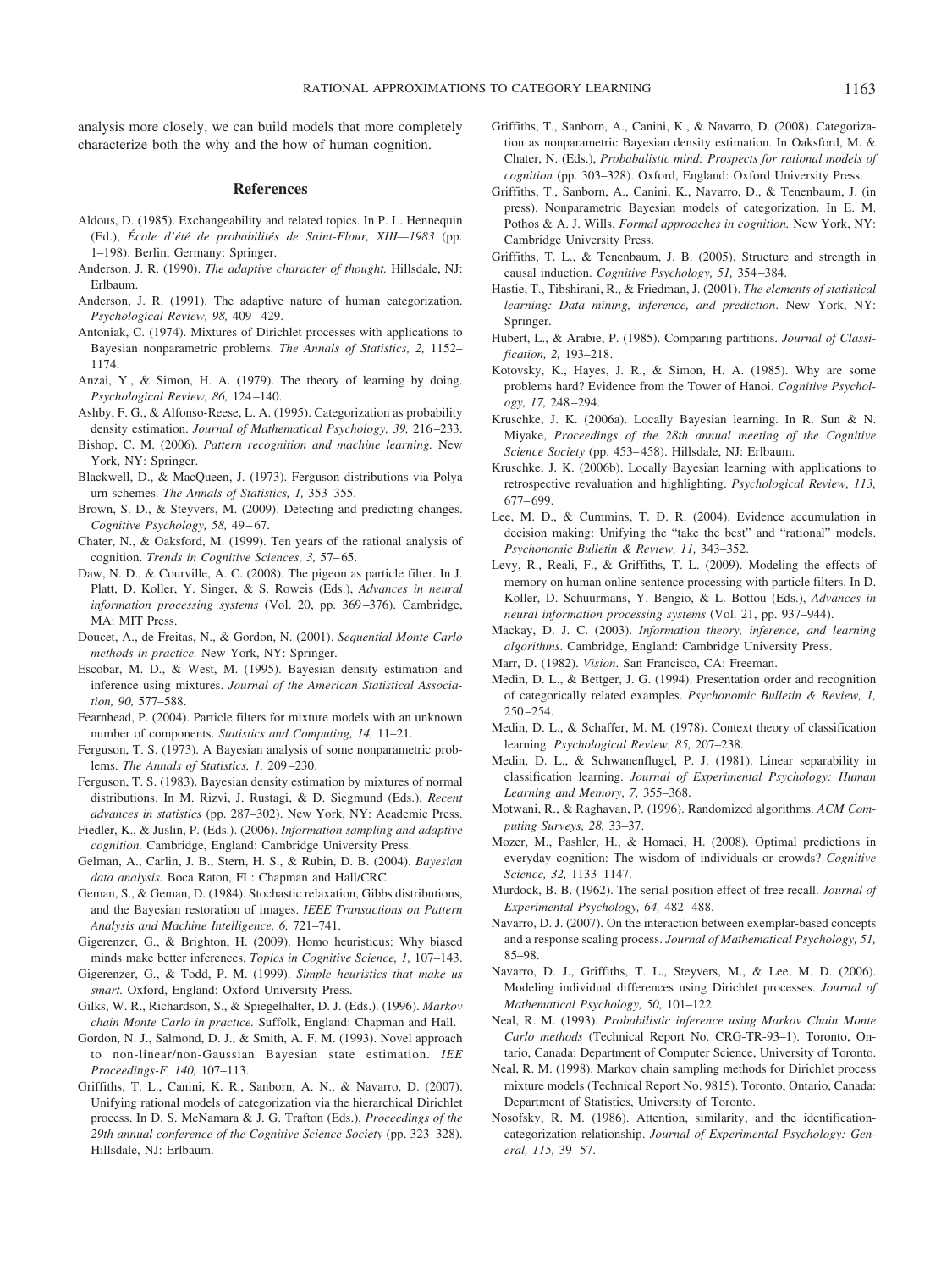- Nosofsky, R. M. (1988). Similarity, frequency, and category representations. *Journal of Experimental Psychology: Learning, Memory, and Cognition, 14,* 54–65.
- Nosofsky, R. M. (1998). Optimal performance and exemplar models of classification. In M. Oaksford & N. Chater (Eds.), Rational models of cognition (pp. 218–247). Oxford, England: Oxford University Press.
- Nosofsky, R. M., Gluck, M., Palmeri, T. J., McKinley, S. C., & Glauthier, P. (1994). Comparing models of rule-based classification learning: A replication and extension of Shepard, Hovland, and Jenkins (1961). *Memory & Cognition, 22,* 352–369.
- Nosofsky, R. M., & Palmeri, T. J. (1997). An exemplar-based random walk model of speeded classification. *Psychological Review, 104,* 266–300.
- Nosofsky, R. M., & Zaki, S. R. (2002). Exemplar and prototype models revisited: Response strategies, selective attention, and stimulus generalization. *Journal of Experimental Psychology: Learning, Memory, and Cognition, 28,* 924–940.
- Oaksford, M., & Chater, N. (1994). A rational analysis of the selection task as optimal data selection. *Psychological Review, 101,* 608–631.
- Oaksford, M., & Chater, N. (Eds.). (1998). *Rational models of cognition*. Oxford, England: Oxford University Press.
- Perfors, A. F., & Navarro, D. J. (2009). Confirmation bias is rational when hypotheses are sparse. In N. Taatgen, H. van Rijn, L. Schomaker, & J. Nerbonne (Eds.), *Proceedings of the 31st annual conference of the Cognitive Science Society* (pp. 2471–2476). Austin, TX: Cognitive Science Society.
- Rasmussen, C. (2000). The infinite Gaussian mixture model. In S. A. Solla, T. K. Leen, & K. R. Müller, *Advances in neural information processing systems* (Vol. 12, pp. 554–560). Cambridge, MA: MIT Press.
- Ratcliff, R. (1978). A theory of memory retrieval. *Psychological Review, 85,* 59–108.
- Reed, S. K. (1972). Pattern recognition and categorization. *Cognitive Psychology, 3,* 393–407.
- Rice, J. A. (1995). *Mathematical statistics and data analysis* (2nd ed.). Belmont, CA: Duxbury.
- Rosseel, Y. (2002). Mixture models of categorization. *Journal of Mathematical Psychology, 46,* 178–210.
- Sanborn, A. N., Griffiths, T. L., & Navarro, D. J. (2006). A more rational model of categorization In R. Sun & N. Miyake, *Proceedings of the 28th annual meeting of the Cognitive Science Society* (pp. 726–731). Hillsdale, NJ: Erlbaum.
- Sethuraman, J. (1994). A constructive definition of Dirichlet priors. *Statistica Sinica, 4,* 639–650.
- Shepard, R. N. (1987). Toward a universal law of generalization for psychological science. *Science, 237,* 1317–1323.
- Shepard, R. N., Hovland, C. I., & Jenkins, H. M. (1961). Learning and memorization of classifications. *Psychological Monographs, 75,* (13, Whole No. 517).
- Shi, L., Feldman, N., & Griffiths, T. L. (2008). Performing Bayesian inference with exemplar models. In V. Sloutsky, B. Love, & K. McRae, *Proceedings of the 30th annual conference of the Cognitive Science Society* (pp. 745–750). Austin, TX: Cognitive Science Society.
- Shi, L., Griffiths, T. L., Feldman, N. H., & Sanborn, A. N. (2010). Exemplar models as a mechanism for performing Bayesian inference. *Psychological Bulletin and Review, 17,* 443–464.
- Shiffrin, R. M., & Steyvers, M. (1997). A model for recognition memory: REM: Retrieving effectively from memory*. Psychonomic Bulletin & Review, 4,* 145–166.
- Silverman, B. W. (1986). *Density estimation*. London, England: Chapman and Hall.
- Smith, J. D., & Minda, J. P. (1998). Prototypes in the mist: The early epochs of category learning. *Journal of Experimental Psychology: Learning, Memory, and Cognition, 24,* 1411–1436.
- Smith, P. L., & Ratcliff, R. (2004). Psychology and neurobiology of simple decisions. *Trends in Neurosciences, 27,* 161–168.
- Smith, S. M., & Blankenship, S. E. (1989). Incubation effects. *Bulletin of the Psycholonomic Society, 27,* 311–314.
- Stewart, N., Chater, N., & Brown, G. D. A. (2006). Decision by sampling. *Cognitive Psychology, 53,* 1–26.
- Surowiecki, J. (2004). *The wisdom of crowds: Why the many are smarter than the few and how collective wisdom shapes business, economics, societies, and nations*. New York, NY: Doubleday.
- Tenenbaum, J. B., & Griffiths, T. L. (2001a). Generalization, similarity, and Bayesian inference. *Behavioral and Brain Sciences, 24,* 629–641.
- Tenenbaum, J. B., & Griffiths, T. (2001b). The rational basis of representativeness. In J. Moore & K. Stenning (Eds.), *Proceedings of the 23rd annual conference of the Cognitive Science Society* (pp. 1064–1069). Hillsdale, NJ: Erlbaum.
- Tversky, A., & Kahneman, D. (1974, September). Judgment under uncertainty: Heuristics and biases. *Science, 185,* 1124–1131.
- Vandekerckhove, J., Verheyen, S., & Tuerlinckx, F. (2010). A crossed random effects diffusion model for speeded semantic categorization decisions. *Acta Psychologica, 133,* 269–282.
- Vanpaemel, W., & Storms, G. (2008). In search of abstraction: The varying abstraction model of categorization. *Psychonomic Bulletin & Review, 15,* 732–749.
- Vickers, D. (1979). *Decision processes in visual perception*. London, England: Academic Press.
- Vul, E., & Pashler, H. (2008). Measuring the crowd within: Probabilistic representations within individuals. *Psychological Science, 19,* 645–647. Wallas, G. (1926). *The art of thought*. New York, NY: Harcourt.
- Yi, S., Steyvers, M., & Lee, M. (2010). Modeling human performance in restless bandits using particle filters. *Journal of Problem Solving*.

(*Appendix follows*)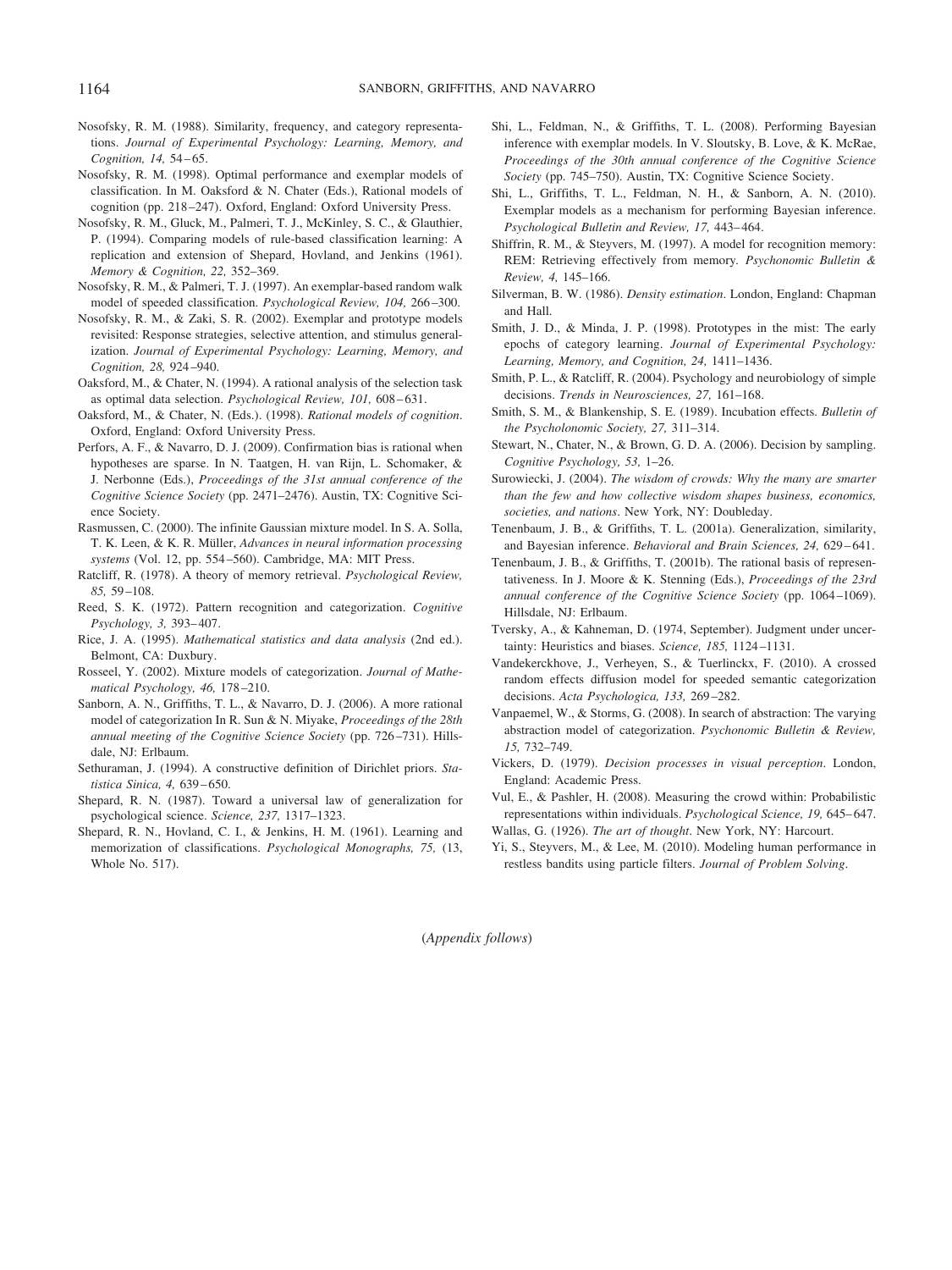#### **Appendix**

#### **Mathematical Details**

The Appendix has six parts. The first three sections provide a mathematical introduction to Gibbs sampling, importance sampling, and particle filters. The fourth section develops the RMC from the standard equations for a mixture model. The fifth and sixth sections, respectively, present the likelihood equations used in this article for binary features and continuous features.

# **Gibbs Sampling**

Gibbs sampling is a part of a broader class of algorithms that exploit the properties of Markov chains. A Markov chain is a sequence of random variables for which each variable depends only on that which precedes it in the sequence. For example, a learner might entertain a series of hypotheses, generating the next hypothesis by probabilistically manipulating the previous one in some way. Provided that certain simple conditions are satisfied, Markov chains have converge to a stationary distribution: the probability that a variable takes on a particular value approaches this distribution as the length of the sequence increases. Markov chain Monte Carlo algorithms are procedures for constructing Markov chains that have a particular target distribution as their stationary distribution. Simulating the resulting Markov chain then provides a way of generating samples from the target distribution (for details, see Gilks et al., 1996).

Gibbs sampling (Geman & Geman, 1984) is a Markov chain Monte Carlo algorithm for sampling from a distribution that is applicable when hypotheses consist of large numbers of distinct variables. Assume that each hypothesis h consists of assignments of values to a set of *N* random variables. We can write out the assignments of these values in a vector  $\mathbf{z}_N = (z_1, \ldots, z_N)$ , and express our posterior distribution  $P(h | d)$  as a distribution over these vectors  $P(z | d)$ . The Gibbs sampler for this distribution is the Markov chain defined by drawing each z<sub>i</sub> from the conditional distribution  $P(z_j | z_1, \ldots, z_{j-1}, z_{j+1}, \ldots, z_N, d)$ , either cycling through the  $z_j$  in turn or choosing one at random to sample at each iteration. After many cycles, this process will produce a sample from the distribution  $P(z | d)$ .

#### **Importance Sampling**

Importance sampling generates samples from a proposal distribution and then assign those samples weights that correct for the difference from the target distribution. For example, let us assume that  $f(x)$  is a probability density that gives the probability of sample *x* under the target distribution. If  $q(x)$  is the probability of *x* under the proposal distribution from which  $x$  was in fact generated, then the weight is  $w(x) \propto f(x)/q(x)$  (for details, see Neal, 1993).

When performing Bayesian inference, the target distribution is almost always the posterior  $P(h | d)$ , and a standard method is to use the prior distribution P(h) as the proposal. If we take samples of hypotheses h from the prior, then the weight assigned to each sample is proportional to the ratio of the posterior to the prior

$$
w(h) \propto \frac{P(h \mid d)}{P(h)} = \frac{P(d \mid h)}{\sum_{h \in H} P(d \mid h) P(h)} \propto P(d \mid h) \quad (A-1)
$$

where the normalizing constant is simply the sum of the likelihood  $P(d | h)$  across all of the samples. As a result, this method is known as likelihood weighting, because samples from the prior are simply weighted by the likelihood.

#### **Particle Filters**

The particle filter is a sequential version of importance sampling. It was originally developed for making inferences about variables in a dynamic environment, but it also provides a natural solution to the general problem of updating a probability distribution over time, giving a way to efficiently generate samples from the distribution over hypotheses  $h_t$  given data  $d_1, \ldots, d_t$ .

The basic idea behind the particle filter is that at each point in time, we approximate the posterior  $P(h_t | d_1, \ldots, d_t)$  using importance sampling. In particular, we can perform importance sampling when we use the prior on  $h_t$ ,  $P(h_t | d_1, \ldots, d_{t-1})$  as our proposal. If we can generate samples from  $P(h_t | d_1, \ldots, d_{t-1})$ , then we can construct an importance sampler by giving each sample weight proportional to  $P(d_t | h_t)$ . To decompose this equation further, we can write

$$
P(h_t | d_1, \ldots, d_{t-1}) = \sum_{h_{t-1}} P(h_t | h_{t-1}) P(h_{t-1} | d_1, \ldots, d_{t-1}).
$$

Thus, samples from  $P(h_t | d_1, \ldots, d_{t-1})$  can be generated by taking samples from  $P(h_{t-1} | d_1, \ldots, d_{t-1})$  and then drawing a sample of  $h_t$  from  $P(h_t | h_{t-1})$  for each sampled value of  $h_{t-1}$ . We can write this as

$$
P(h_t | d_1, \ldots, d_{t-1}) \approx \sum_l P(h_t | h_{t-1}^{(l)}) w_l \qquad (A-2)
$$

where  $h_t^{(l)}$  is the *l*th sample of  $h_{t-1}$ , and  $w_l$  is its associated weight, if it in turn was generated by importance sampling.

The procedure outlined in the previous paragraph identifies an interesting recursion–it gives us a way to sample from  $P(h_t | d_1, \ldots, d_t)$ as long as we can sample from  $P(h_{t-1} | d_1, \ldots, d_{t-1})$ . This sets us up to introduce the sequential Monte Carlo scheme that underlies the particle filter. First, we generate samples from  $P(h_1 | d_1)$ . Then, for each sample  $h_1^{(l)}$  we generate  $h_2^{(l)}$  from  $P[h_2 | h_1^{(l)}]$  and assign each resulting sample a weight proportional to  $P(d_2 | h_2^{(l)})$ . We repeat this procedure for all  $t$ , multiplying each sample  $h_t^{(l)}$ (now called a *particle*) by  $P(d_t | h_t^{(l)})$ . There is no need to normalize the particle weights at each step—this can be done at the end of the process.

This simple recursive scheme is known as sequential importance sampling. However, it has one big problem: over time, the weights of the particles can diverge hugely, since some of the particles are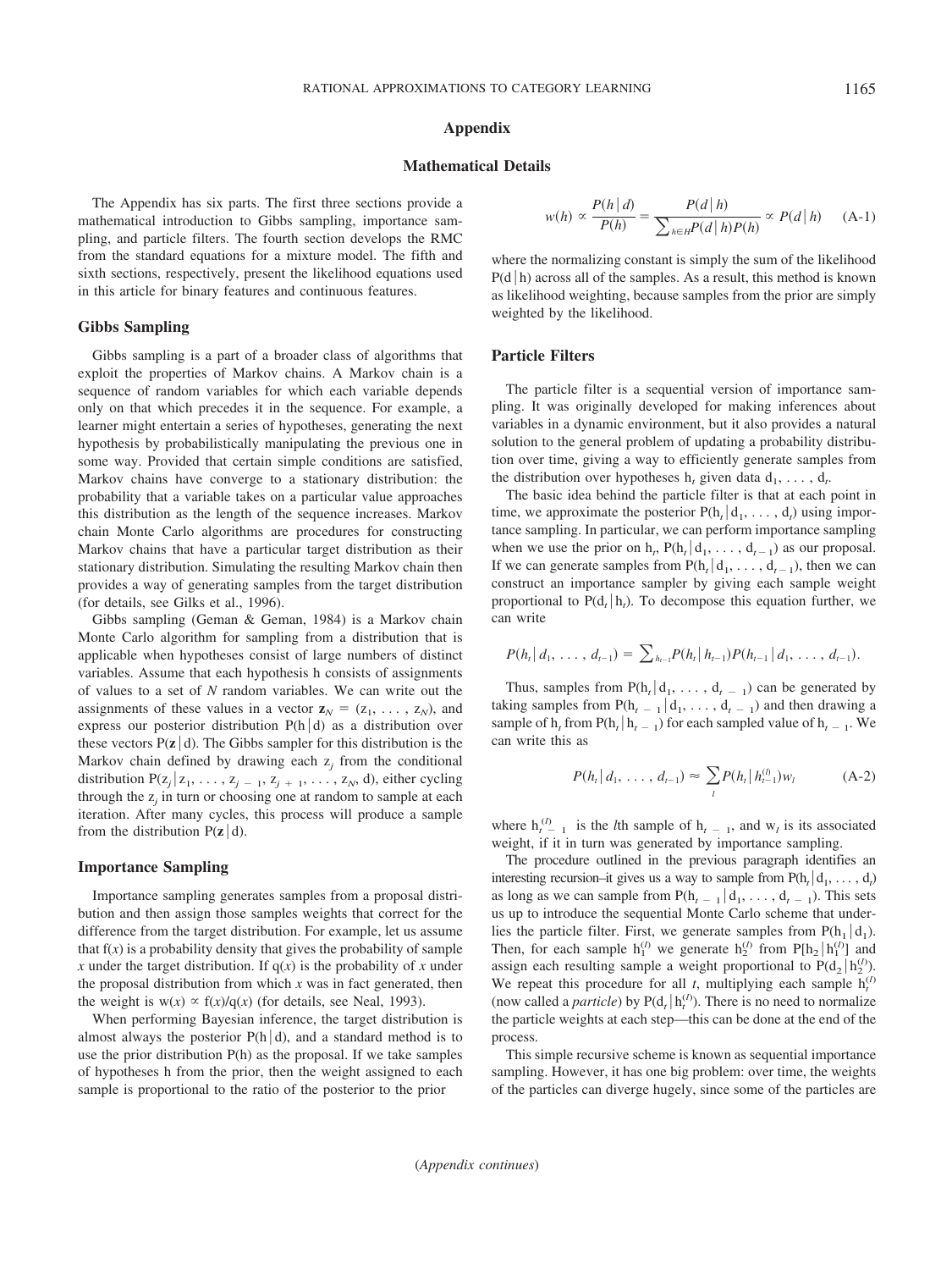likely to have ended up with a sequence of h, values that are very unlikely. In some ways, this is a waste of computation, since those particles with very small weights will make little contribution to later probabilistic calculations. To address this problem, we can use an alternative approach known as sequential importance resampling. Under this approach, we regularly sample a new set of particles from a probability distribution corresponding to the normalized weights. This increases the number of particles that correspond to good hypotheses.

Although the standard particle filtering algorithm follows this schema, this only scratches the surface of possible sequential Monte Carlo techniques. Even within particle filtering, there are many options that can be used to improve performance on certain problems. For example, in some cases it is possible to enumerate all possible values of  $h_t$  given the values of  $h_{t-1}$  represented by the current particles and combine this with the likelihood  $P(d_t | h_t)$ to obtain a more accurate proposal distribution. Since the quality of the approximation depends on the match between the proposal and the target, as with other importance sampling methods, improving the proposal distribution directly improves the performance of the particle filter.

#### **The RMC as a Mixture Model**

The RMC as described in Equation 2 is defined in terms of the joint distribution of  $\mathbf{x}_N$  and  $\mathbf{y}_N$ , rather than by directly specifying the category distributions, as would be the case for the simpler mixture models such as the exemplar model. So, it may not be immediately clear how to map it onto the framework of density estimation. However, it is possible to rewrite the RMC in terms of the standard Bayesian categorization model (Equation 1) and thereby make the link explicit. To do so, we note that the first term of the numerator of Equation 1 can be rewritten to include assignments of the stimuli to clusters,

$$
P(x_N | y_N = j, \mathbf{x}_{N-1}, \mathbf{y}_{N-1}) = \sum_{k=1}^{K} \sum_{\mathbf{z}_{N-1}} P(x_N | z_N = k, \mathbf{z}_{N-1}, \mathbf{x}_{N-1})
$$

$$
\times P(z_N = k, \mathbf{z}_{N-1} | y_N = j, \mathbf{x}_{N-1}, \mathbf{y}_{N-1}) \quad (A-3)
$$

where *K* is the total number of clusters,  $\mathbf{z}_{N-1}$  is the partition of the first *N* - 1 objects into clusters,  $P(x_N | z_N = k, z_{N-1}, x_{N-1})$  is the probability of  $x_N$  under cluster *k*, and  $P(z_N = k, z_{N-1} | y_N = j,$  $\mathbf{x}_{N-1}, \mathbf{y}_{N-1}$  is the joint probability of generating a new object from cluster  $k$  and the partition of the previous  $N - 1$  objects. Then this joint probability is given by,

$$
P(z_N = k, \mathbf{z}_{N-1} | y_N = j, \mathbf{x}_{N-1}, \mathbf{y}_{N-1})
$$
  
 
$$
\propto P(y_N = j | z_N = k, \mathbf{z}_{N-1}, \mathbf{y}_{N-1}) P(z_N = k | \mathbf{z}_{N-1})
$$
  
 
$$
\times P(\mathbf{z}_{N-1} | \mathbf{x}_{N-1}, \mathbf{y}_{N-1}) \quad (A-4)
$$

where we take into account the fact that this new observation belongs to category  $y_N$ . The second term on the right hand side is given by Equation 4. This defines a distribution over the same *K* clusters regardless of *j*, but the value of *K* depends on the number of clusters in  $z_{N-1}$ . Substituting this expression into Equation A3 provides the relevant mixture model for the RMC. In general, the probabilities in the second term on the bottom line of Equation A3 will never be precisely zero for any combination of cluster *k* and category *j*, so all clusters contribute to all categories. The RMC can therefore be viewed as a form of the mixture model in which all clusters are shared between categories, but the number of clusters is inferred from the data. The dependency of the RMC between both features and category labels means that the prior over  $y_N$ depends on  $\mathbf{x}_{N-1}$  as well as  $\mathbf{y}_{N-1}$ , violating the (arguably sensible) independence assumption made by the other models and embodied in Equation 1.

In the equations for the RMC above, all clusters are used in each category, but a generalization of the RMC allows for other assumptions about the structure of categories. This generalization casts the exemplar, prototype, and RMC as restricted versions of hierarchical DPs (Griffiths et al., 2007). Other models in this framework allow for probabilistic sharing of clusters between categories or even completely independent sets of clusters for different categories.

# **Likelihood for Discrete Features**

Given the cluster, the value on each feature is assumed to have a Bernoulli distribution. Integrating out the parameter of this distribution with respect to a symmetric beta  $(\beta, \beta)$  prior, we obtain

$$
P(x_{N,d} = \nu \mid z_N = k, \mathbf{x}_{N-1}, \mathbf{z}_{N-1}) = \frac{B_{\nu} + \beta}{B_{\nu} + 2\beta} \quad (A-5)
$$

where  $B_{\nu}$  is the number of stimuli with value  $\nu$  on the *d*th feature that  $\mathbf{z}_N$  identifies as belonging to the same cluster as  $x_N$ . B. denotes the number of other stimuli in the same cluster.

# **Likelihood for Continuous Features**

Each feature within a cluster is assumed to follow a Gaussian distribution, with unknown mean and variance. The variance has an inverse  $\chi^2$  prior, and the mean given the variance has a Gaussian prior

$$
\sigma^2 \sim \text{Inv-}\chi^2(a_0, \sigma_0^2) \tag{A-6}
$$

$$
\mu \mid \sigma \sim N\bigg(\mu_0, \frac{\sigma^2}{\lambda_0}\bigg) \tag{A-7}
$$

$$
(A-8)
$$

where  $\sigma_0^2$  is the prior variance,  $a_0$  is the confidence in the prior variance,  $\mu_0$  is the prior mean, and  $\lambda_0$  is the confidence in the prior mean. The parameters were set as they were in Anderson (1991):  $\sigma_0^2$  is the square of one quarter of the dimension's range,  $\mu_0$  is the mean of the dimension. The parameters  $a_0$  and  $\lambda_0$  are described

(*Appendix continues*)